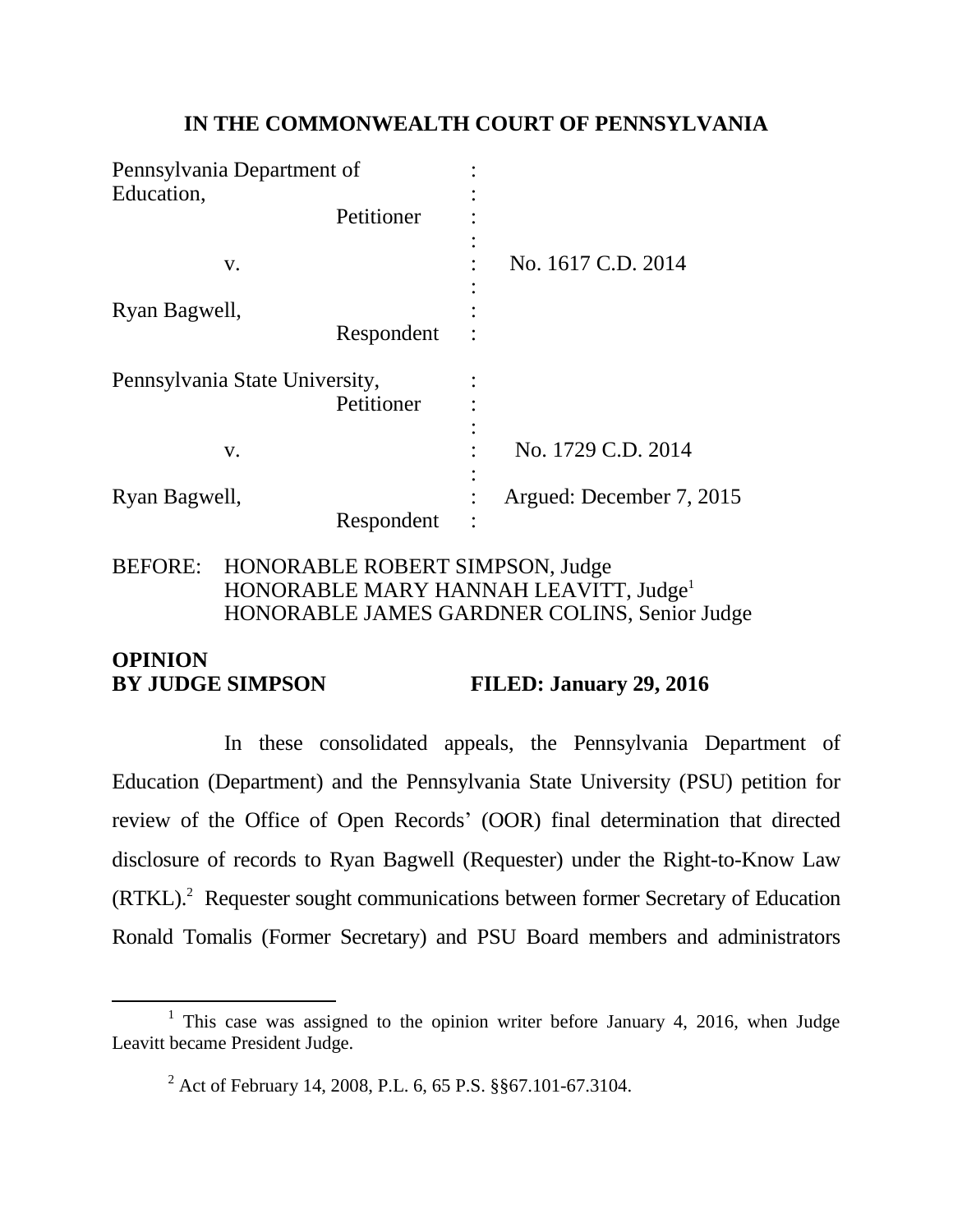implicating the Gerald Sandusky investigation. The Department did not fulfill the request; instead, it demanded prepayment before reviewing the records. Before OOR, the Department claimed the attorney-client and work-product privileges and certain exceptions in Section 708(b) of the RTKL, 65 P.S. §67.708(b), protected the records. OOR directed disclosure because the Department did not establish any exemption. OOR also ruled the Department did not comply with Section 902(b) of the RTKL, 65 P.S. §67.902(b), because it did not demand fees in its initial response.

These appeals present a matter of first impression regarding the timeframe within which an agency may demand prepayment under Section 1307(h) of the RTKL, 65 P.S. §67.1307(h). The Department and PSU contend OOR erred in ordering disclosure when the Department did not process the request. They argue OOR also erred in not bifurcating the appeals process to address the prepayment issue first. Alternatively, they assert the Department proved the exempt status of the records. We are also asked to determine whether PSU has standing to protect the records under the attorney-client and work-product privileges as the privilege holder. Upon review, we affirm in part, and vacate and remand in part.

#### **I. Background**

Requester submitted a request to the Department seeking:

1. all letters, e-mails, memorandums and reports that were sent in July 2012, August 2012 or between October 1, 2011 and March 31, 2012 … between [Former Secretary] and [29 individuals who were PSU administrators or Board members].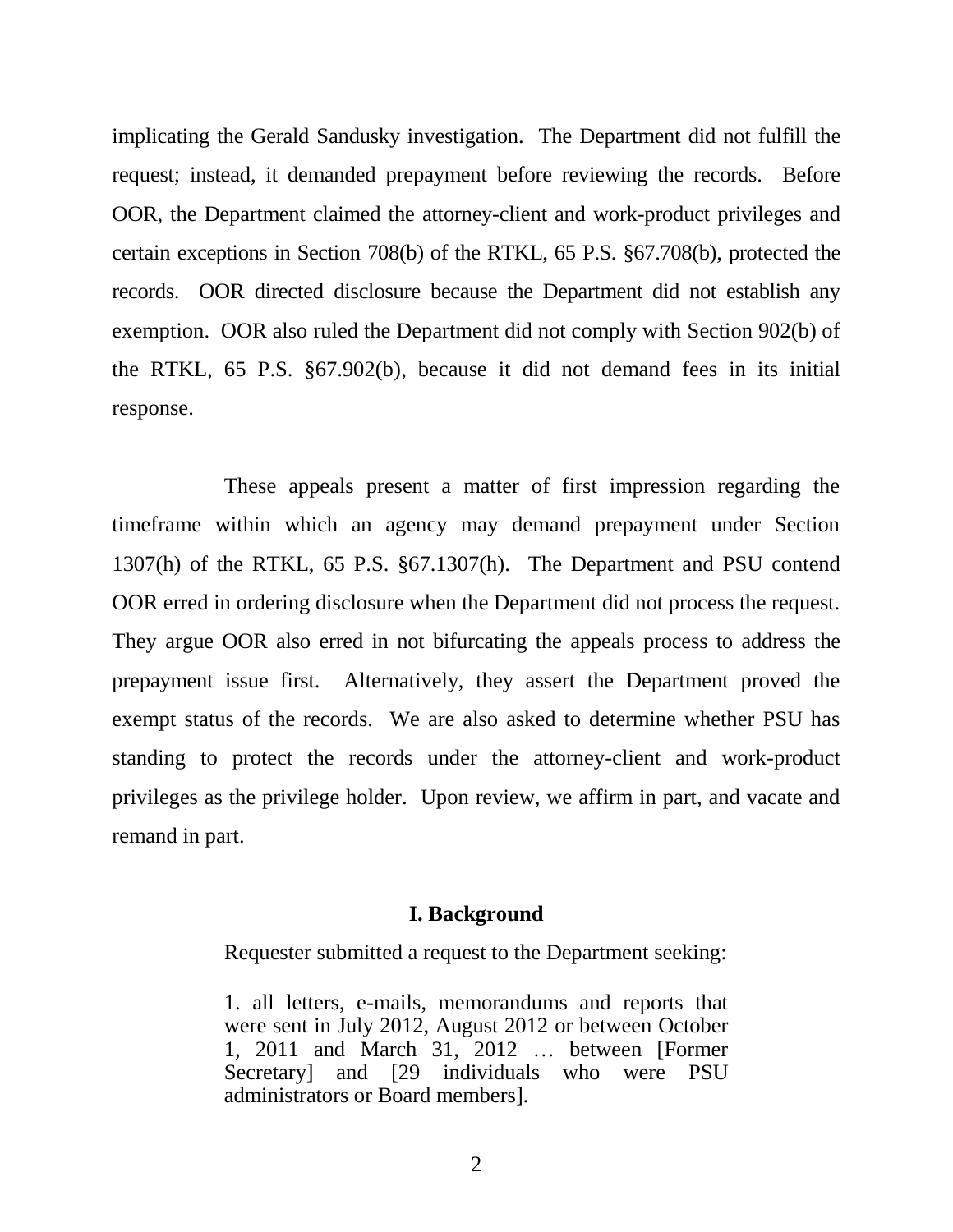2. all letters, e-mails, memorandums, and reports that were sent in July 2012, August 2012 or between November 1, 2011 and March 31, 2012, pertain to [PSU], and were sent between [Former Secretary] and [former Governor Tom Corbett and five members of the former Governor's executive staff and cabinet].

Reproduced Record (R.R.) at 6a-7a.

The Department sent a response within five business days. It invoked a 30-day extension pursuant to Section 902(a) of the RTKL, 65 P.S. §67.902(a) (Extension Notice). An extension was necessary based on "[t]he extent or nature of the request" and to conduct a "legal review" regarding access. R.R. at 10a. The Extension Notice stated a date certain for a response in accordance with Section 902(b) of the RTKL; it did not contain an estimate of fees.

On the last day of the extension period, the Department advised Requester it "located approximately 644 pages of records that are responsive to your request. This is not a final response. We reserve the right, in our final response, to assert any exceptions to access to the records under the RTKL[.]" R.R. at 13a (emphasis added). Notably, the Department demanded prepayment of \$338.88 (\$320 for duplication plus \$16.88 for postage) in order to "process" the request. Id. (Prepayment Demand). The Department explained the 644 pages corresponded to "the number of potentially responsive records," as it did not perform a legal review to assess exemptions. Id.

Relevant here, the Prepayment Demand stated Requester must pay the estimate "before [the Department] will provide access to the records since the estimate exceeds \$100" pursuant to 65 P.S. §67.1307(h) (relating to prepayment).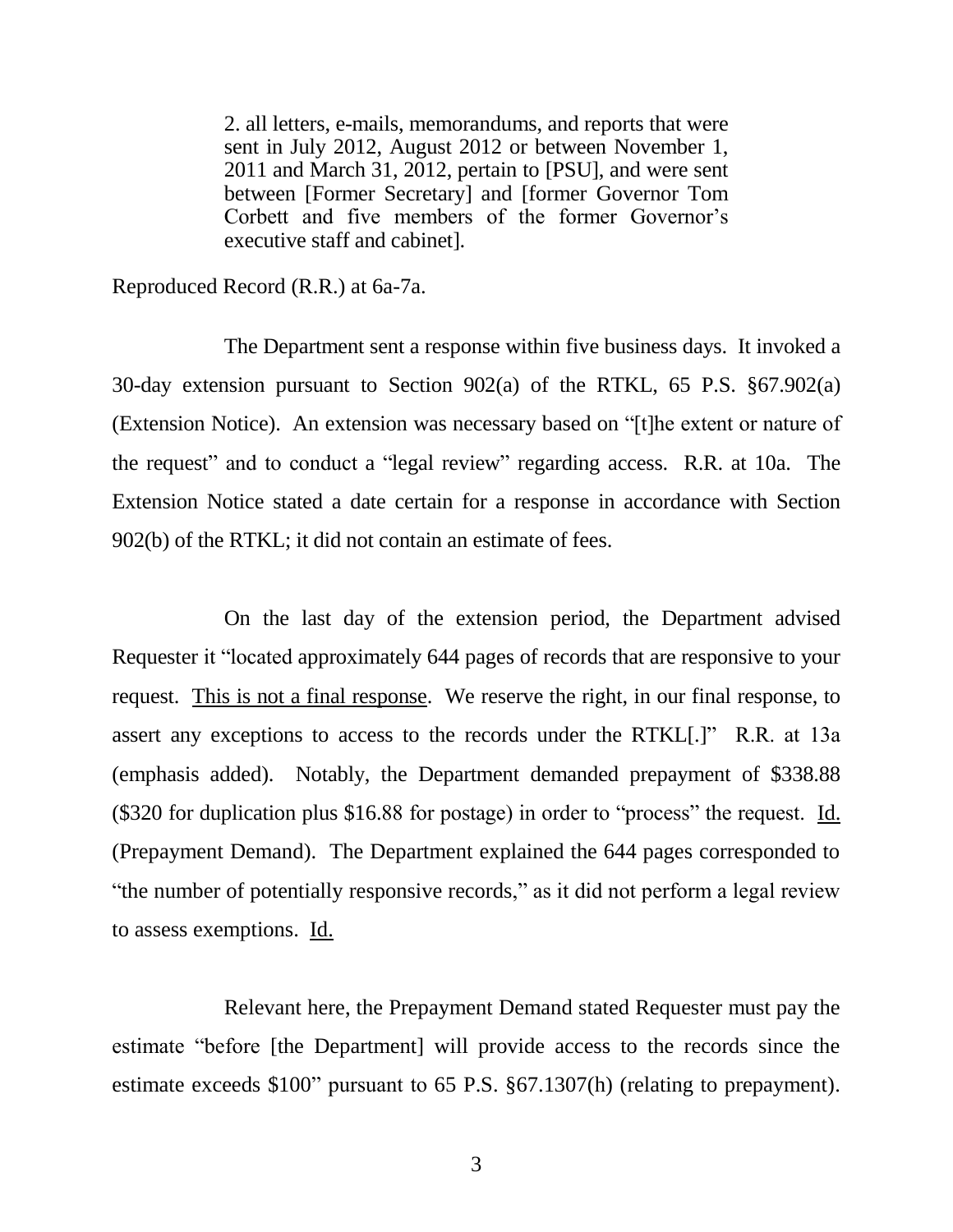Id. Unless Requester made the required prepayment, the Department advised its "obligations under the RTKL are ended with regard to this request … [as] [a]ll applicable fees must be paid in order to receive access to the records requested." Id. Once Requester paid the fee, the Department would assert any "available exceptions under the RTKL" at that time. Id.

Requester appealed to OOR, asserting his request was deemed denied because an agency may not issue interim responses and reserve denial grounds. As to the prepayment request, Requester argued an agency must include an estimate of fees in its initial five-day response under Section 902 of the RTKL if it elects to invoke an extension. Contending the Department's response was not "final," Requester asked OOR to order disclosure of the 644 potentially responsive records. R.R. at 4a.

OOR invited both parties to supplement the record and directed the Department to notify any interested third parties of their opportunity to participate in the appeal pursuant to Section 1101(c) of the RTKL, 65 P.S. §67.1101(c). PSU requested to participate in the appeal, and OOR granted PSU's request.

Both parties and PSU, as a direct interest participant, supplemented the record. In its submission, the Department requested OOR to bifurcate the appeal to first address the prepayment issue.

Additionally, the Department argued certain responsive records were exempt from disclosure under the attorney-client and work-product privileges, as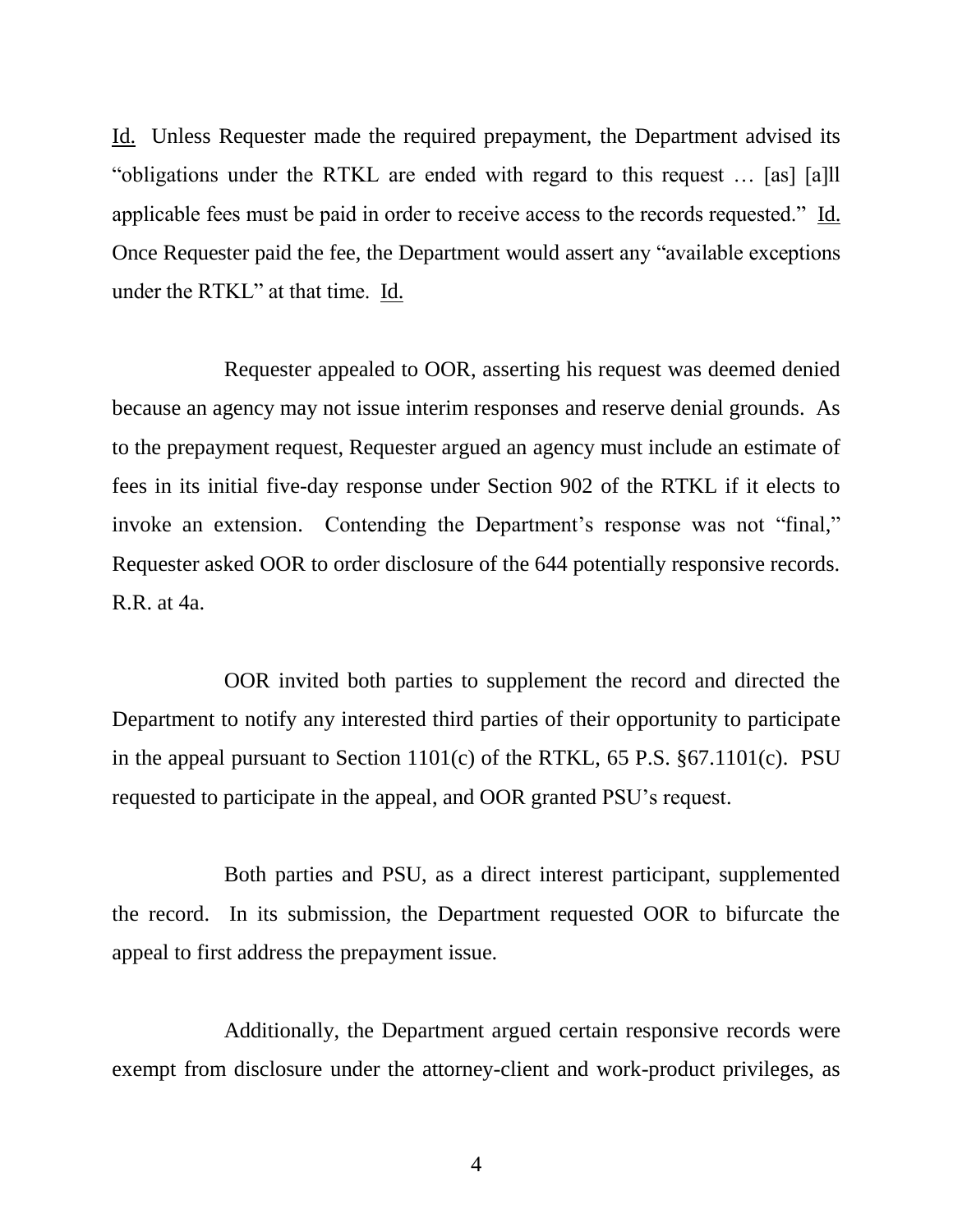well as the predecisional deliberative exception and the noncriminal investigative exception. The Department submitted an affidavit of the Former Secretary (Tomalis Affidavit). In its position statement, PSU explained the Department did not identify the responsive records. As a result, PSU was unable to review the records and assess applicable exemptions. Based on the subject matter, PSU asserted the records would include communications between counsel and PSU Board members implicating the attorney-client and work-product privileges. R.R. at 49a. Both the Department and PSU asked OOR to bifurcate the appeals process to address prepayment prior to accepting evidence regarding the substantive exemptions.

Ultimately, OOR issued its final determination granting access to the records, with redactions, Bagwell v. Department of Educ., OOR Dkt. No. AP 2014-0935 (filed August 13, 2014) (Final Determination). Interpreting the RTKL, OOR found that the Department waived its ability to seek prepayment under Section 1307(h) of the RTKL because it did not include its fee estimate within the five-day notice. R.R. at 68a. OOR explained "the RTKL does not create or mention any extension mechanism or 'interim response' process outside of the thirty day time period, without written authorization from the requester." R.R. at 68a-69a. As a result, OOR deemed the Prepayment Demand the "response"<sup>3</sup> because it was issued after invoking a 30-day extension. Id.

l

 $3$  "Response" is defined as: "Access to a record or an agency's written notice to a requester granting, denying or partially granting and partially denying access to a record." Section 102 of the RTKL, 65 P.S. §67.102.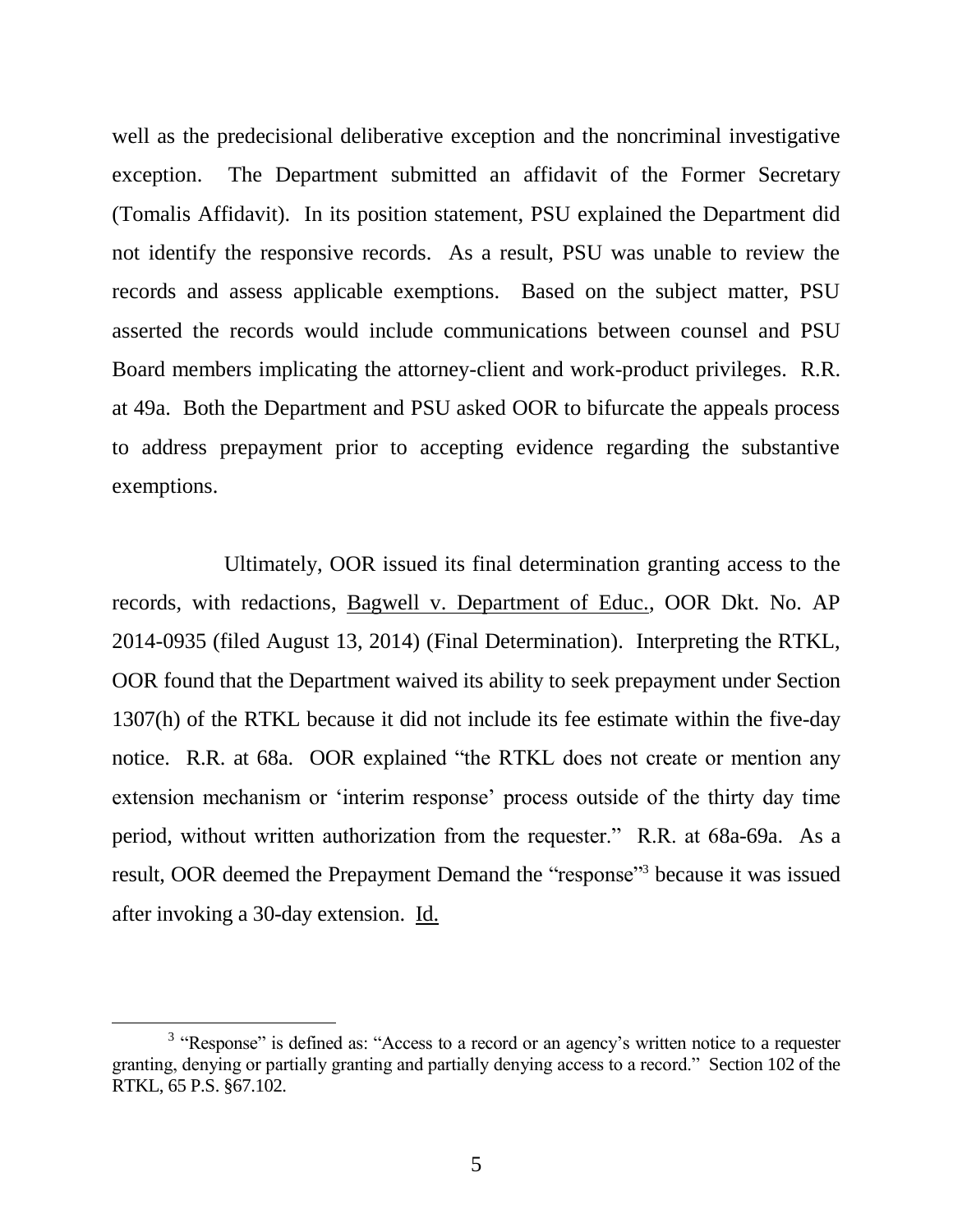As to the merits, OOR determined the Department did not establish any exemption protected information other than telephone numbers and email addresses, and home addresses of minors. Specifically, OOR found the Tomalis Affidavit insufficient because it merely parroted the elements of the privileges, and it contained only conclusory statements without factual support that the records constituted deliberations or investigations. Accordingly, OOR ordered the Department to disclose the records with minimal redaction.<sup>4</sup>

The Department filed a petition for review of the Final Determination to this Court, which was docketed at No. 1617 C.D. 2014. PSU filed a notice of intervention in this appeal, which Requester challenges in his brief. PSU then appealed the Final Determination in a separately docketed proceeding No. 1729 C.D. 2014, which Requester asks this Court to quash for lack of standing. This Court then consolidated the petitions for review. OOR filed an *amicus curiae* brief. After hearing argument by all parties and OOR, we address these appeals in our appellate capacity.

### **II. Discussion**

The RTKL is remedial in nature and "is designed to promote access to official government information in order to prohibit secrets, scrutinize the actions

 $\overline{a}$ 

<sup>&</sup>lt;sup>4</sup> After OOR issued its final determination, PSU sought reconsideration. It asserted lack of an opportunity to establish exemptions. In conjunction with its reconsideration petition, PSU submitted an affidavit pertaining to four emails it speculated were within the potentially responsive records. However, it explained the affidavit was incomplete because the Department did not identify or furnish any responsive records to PSU for a legal assessment. OOR did not reconsider its determination, claiming the petition for reconsideration was denied by operation of law when the Department appealed.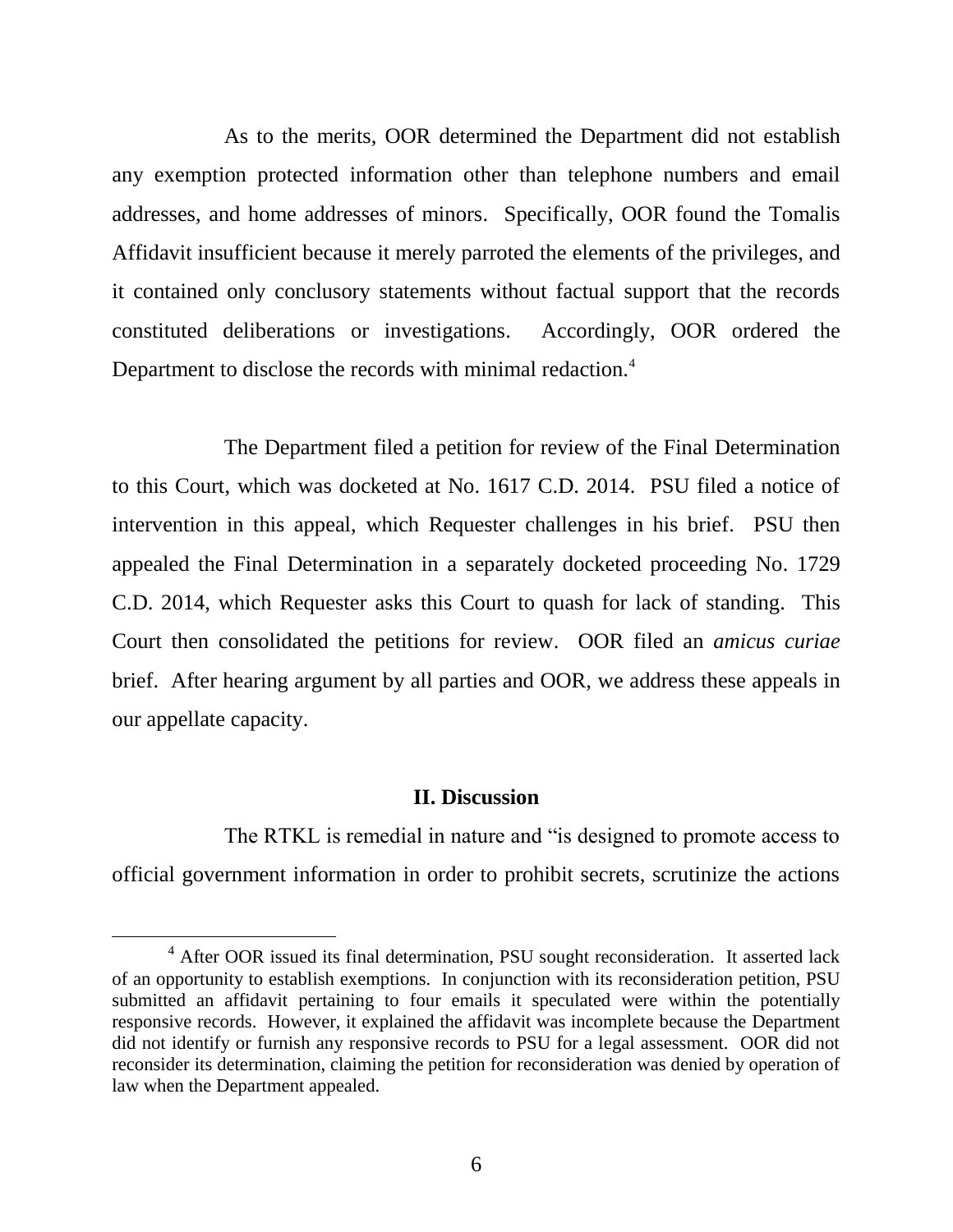of public officials, and make public officials accountable for their actions." Pa. State Police v. McGill, 83 A.3d 476, 479 (Pa. Cmwlth. 2014). Consistent with the RTKL's goal of promoting government transparency and its remedial nature, the exceptions to disclosure of public records must be narrowly construed. Id.

These appeals present several issues for this Court's review,<sup>5</sup> involving procedural questions, statutory construction, and disclosure disputes. First, we address Requester's challenge to this Court's jurisdiction over PSU's direct appeal, and whether this Court should quash PSU's intervention notice. Second, we consider whether the RTKL requires an agency invoking an extension to demand prepayment within five days where fees are expected to exceed \$100. Third, we address whether OOR erred in directing disclosure of responsive records when the Department did not review the records before seeking prepayment, and when the Department submitted the Tomalis Affidavit as evidence to establish privileges and RTKL exceptions. Fourth, we consider whether OOR erred by not bifurcating the appeal to first decide the propriety of the Prepayment Demand. Finally, we assess whether attorney fees are warranted.

## **A. PSU's Standing and Party Status**

Initially, we address Requester's contention that this Court lacks jurisdiction over PSU's appeal and that it should quash PSU's intervention notice. In this case, PSU appealed OOR's Final Determination, docketed at 1729 C.D.

l

<sup>&</sup>lt;sup>5</sup> In a RTKL appeal involving a Commonwealth agency, this Court has the discretion to rely upon the record created below or to create its own. Dep't of Labor & Indus. v. Heltzel, 90 A.3d 823 (Pa. Cmwlth. 2014) (en banc); see also Bowling v. Office of Open Records, 990 A.2d 813 (Pa. Cmwlth. 2010) (en banc), aff'd, 75 A.3d 453 (Pa. 2013).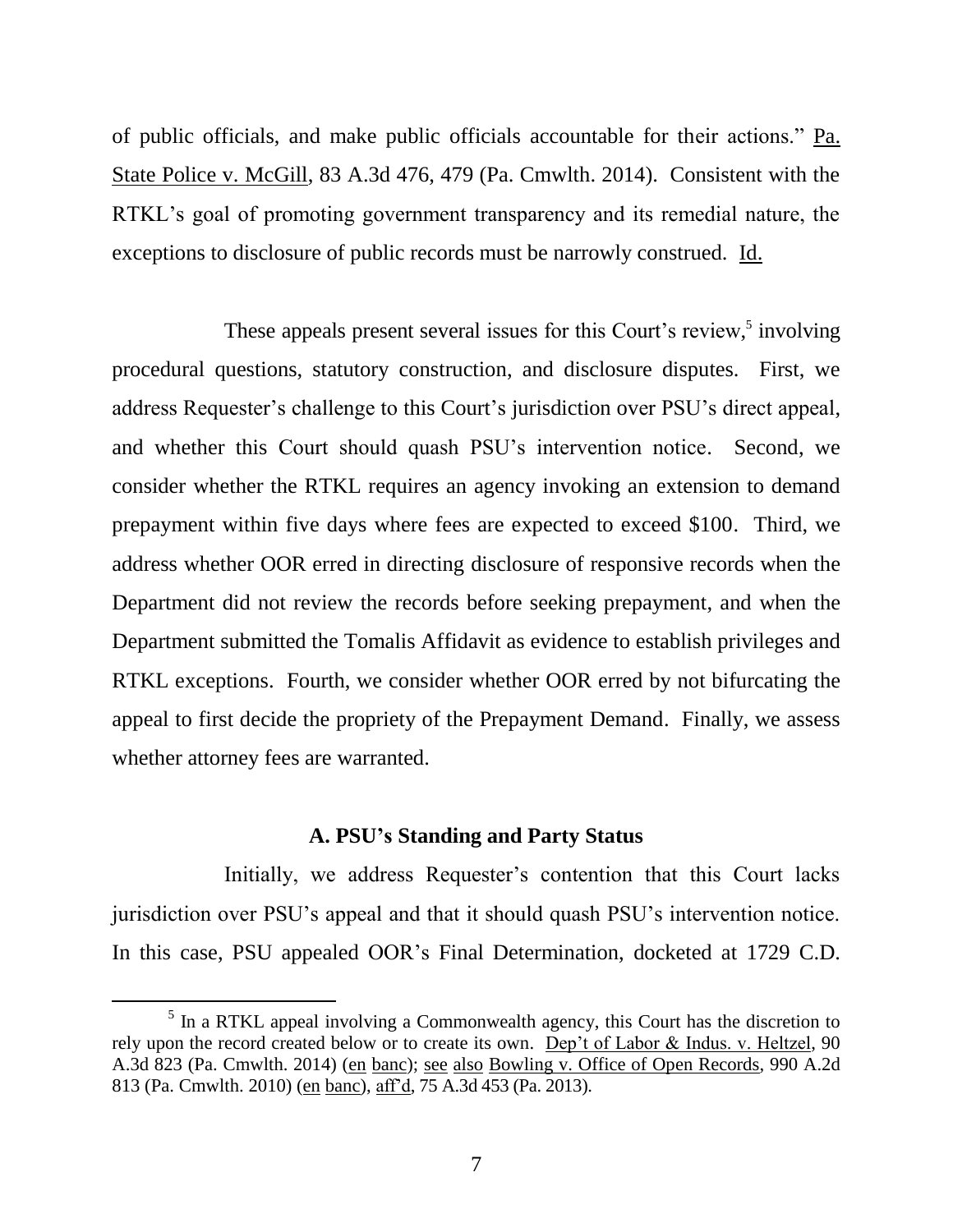2014, and filed a notice to intervene in the Department's appeal of the same determination, docketed at 1617 C.D. 2014.

PSU's direct interest participation under Section 1101(c) of the RTKL does not confer party status under the RTKL. Allegheny Cnty. Dep't of Admin. Servs. v. A Second Chance, Inc., 13 A.3d 1025 (Pa. Cmwlth. 2011). As neither the requester nor the agency before OOR, PSU has no right to appeal under the RTKL. See Sections 1301(a) and 1302(a) of the RTKL, 65 P.S. §§67.1301(a), 67.1302(a) (stating "a requester or the agency may file a petition for review"). However, PSU asserts a due process right to appeal founded in the Pennsylvania Constitution as implemented by the Judicial Code.

We consider whether PSU has a due process right to directly appeal, and a separate right to participate in these proceedings.

### **1. Right to Appeal**

This Court recently addressed a motion to quash a direct interest participant's petition for review in West Chester University v. Schackner (Bravo) 124 A.3d 382 (Pa. Cmwlth. 2015). There, a third-party contractor petitioned for review from OOR's determination requiring disclosure of a marketing contract. The contractor alleged the contract contained confidential proprietary information and trade secrets exempt under Section 708(b)(11) of the RTKL, 65 P.S. §67.708(b)(11). We considered the legislative intent to protect trade secrets under the RTKL and the Uniform Trade Secrets Act (Act), 12 Pa. C.S. §§5301-5308. In our analysis, we noted the Act instructs courts to preserve secrecy of trade secrets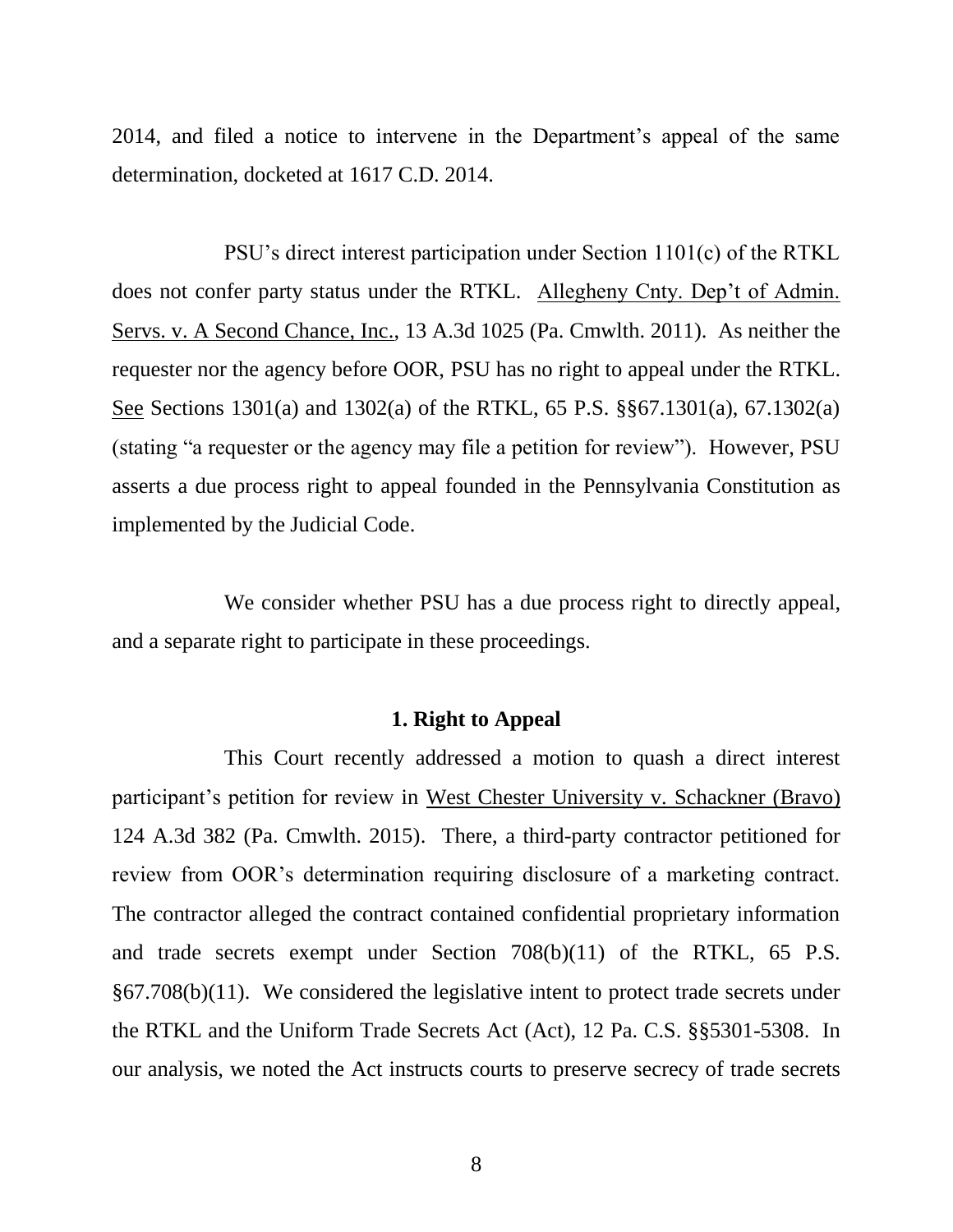by any reasonable means, including "granting protective orders in connection with discovery proceedings, holding *in camera* hearings, sealing the records of the action." Bravo (quoting 12 Pa. C.S. §5306). After recognizing proprietary records and trade secrets implicate a property interest, we held the contractor had a due process right, outside the RTKL, to preserve its interest in protected information. Thus, the contractor had standing predicated on its due process right to protect its property interest.

Here, the interest PSU seeks to protect is the attorney-client and workproduct privileges as the privilege holder. Similar to trade secrets, our courts recognize the sanctity of preserving the privileges asserted here. Gillard v. AIG Ins. Co., 15 A.3d 44 (Pa. 2011); McGowan v. Dep't of Envtl. Prot., 103 A.3d 374 (Pa. Cmwlth. 2014); Dages v. Carbon Cnty., 44 A.3d 89 (Pa. Cmwlth. 2012).

As to the importance of protecting these privileges in the RTKL context, our Supreme Court explained:

> The RTKL … specifically exempts privileged documents from disclosure by defining public records subject to disclosure as '[a] record, including a financial record, of a Commonwealth or local agency that … is not protected by a privilege.'  $65$  P.S.  $\S67.102$ ; see also [Section 305(a) of the RTKL,] 65 P.S. §67.305(a) ('A record in the possession of a Commonwealth agency or local agency shall be presumed to be a public record. The presumption shall not apply if . . . the record is protected by a privilege.'). … While an agency 'may exercise its discretion to make any otherwise exempt record accessible,' it does not have such discretion if the record is privileged. [Section  $506(c)(2)$  of the RTKL,]  $\overline{65}$  P.S.  $§67.506(c)(2)$ .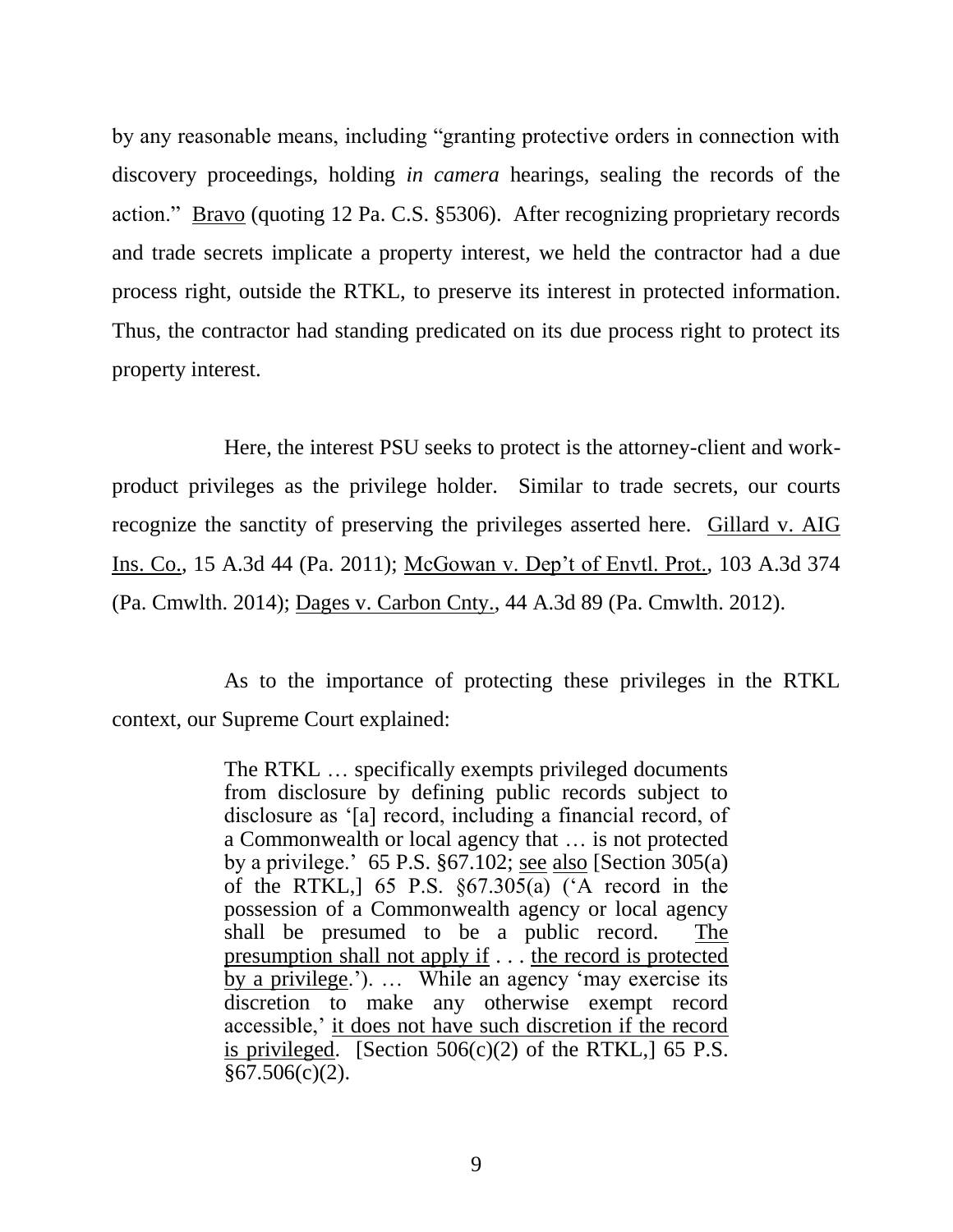Levy v. Senate of Pa. (Levy II), 65 A.3d 361, 368 (Pa. 2013) (emphasis added). Our courts also attempt to preserve attorney privileged material through various methods, including *in camera* review and privilege logs. Id.; Dep't of Educ. v. Bagwell, 114 A.3d 1113 (Pa. Cmwlth. 2015) (Bagwell (2015)).

We are persuaded by federal jurisprudence approving standing to challenge disclosure of privileged records. Generally, standing inures to the person or entity holding the privilege to preserve it. In re Grand Jury, 705 F.3d 133 (3d Cir. 2012) (holding interest in non-disclosure of work product and attorney-client privileged material conferred standing on corporation to object to their disclosure).

Further, akin to the apparent intent to protect trade secret status, there is a clear legislative and judicial intent to protect attorney-client material. See 42 Pa. C.S. §5904 (codifying attorney-client privilege); Pa. R.C.P. No. 4003.3 (protecting work product from discovery). "The General Assembly specifically chose to protect this type of information in [Section 102] of the RTKL. [Therefore], granting access to the requested record would eviscerate the protection that was expressly provided by the General Assembly." Dep't of Corr. v. Maulsby, 121 A.3d 585, 593 (Pa. Cmwlth. 2015).

Mindful that attorney-client and work-product privileges enjoy statutory protection and that privileged records are not public records to which the public has a statutory right of access, the privilege holder has an interest in their protection. Not permitting the privilege holder to defend against disclosure "violates the statutory scheme of the RTKL." Pa. State Educ. Ass'n v. Dep't of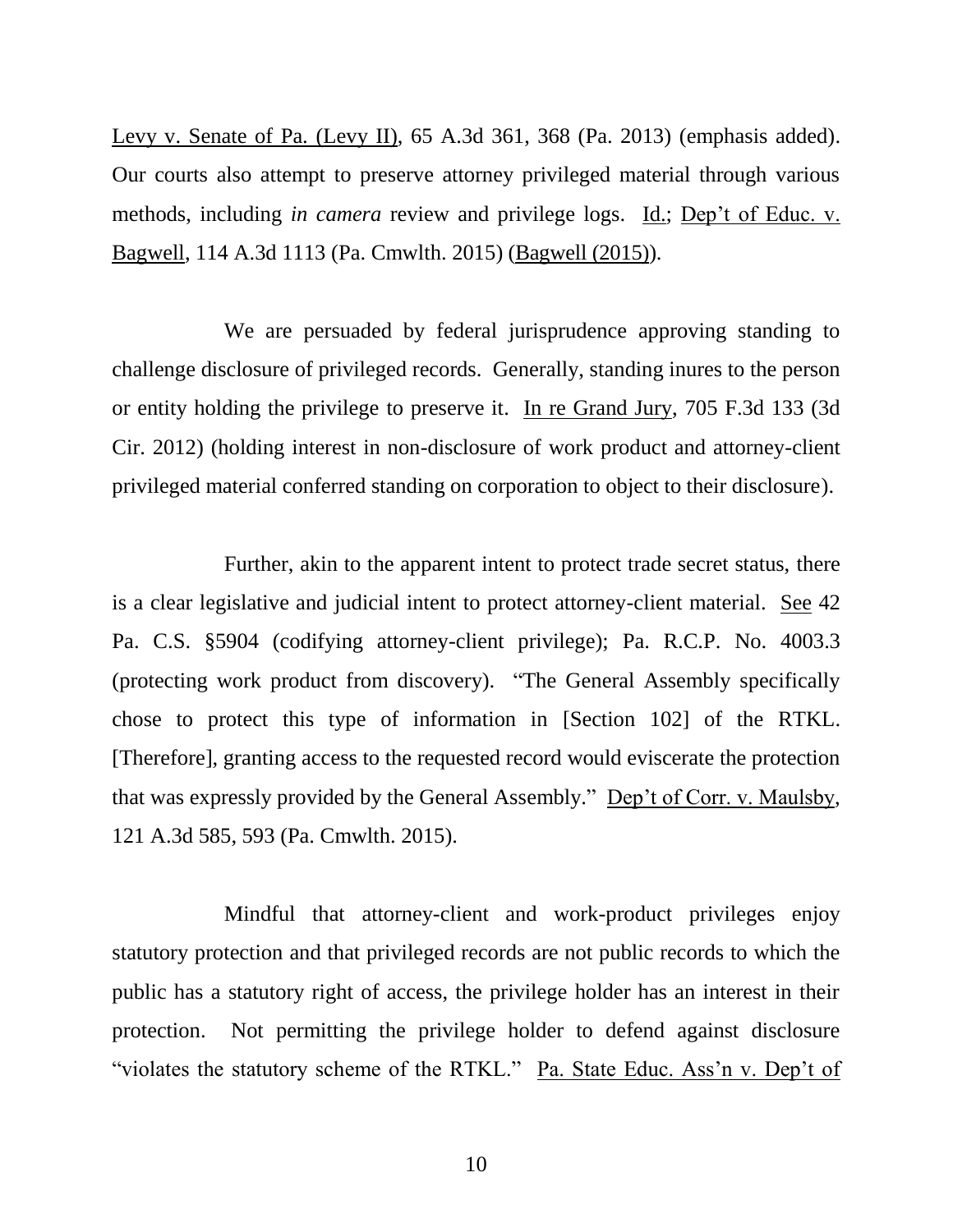Cmty. & Econ. Dev. (PSEA), 110 A.3d 1076, 1086 (Pa. Cmwlth. 2015) (en banc). Accordingly, we hold attorney privileges constitute a sufficient interest to allow a privilege holder standing to appeal an order directing disclosure of allegedly privileged material.

In addition, Article V, Section 9 of the Pennsylvania Constitution guarantees the right to an "appeal ... from an administrative agency to a court of record or to an appellate court, the selection of such court to be as provided by law." PA. CONST. art. V, §9. This constitutional right is "implemented by Section 5105(a) of the Judicial Code, 42 Pa. C.S.  $\S5105(a)$ . <sup>[6]</sup> Com. v. Englert, 457 A.2d 121, 126 (Pa. Super. 1983). Although the provision applies only to agency actions that are adjudications or "decisions that are …judicial in nature[,]" this Court explicitly declared: "[S]ection  $5105(a)(2)$  of the Judicial Code ... grants the right to appeal agency determinations that are not considered adjudications pursuant to

42 Pa. C.S. §5105(a)(2).

 $\overline{a}$ 

 $6$  Section 5105(a)(2) of the Judicial Code provides:

There is a right of appeal under this subsection from the final order (including an order defined as a final order by general rule) of every: \*\*\*\*

<sup>(2)</sup> Government unit which is an administrative agency within the meaning of section 9 of Article V of the Constitution of Pennsylvania to the court having jurisdiction of such appeals. An order is appealable under this paragraph notwithstanding the fact that it is not appealable under Chapter 7 of Title 2 (relating to judicial review).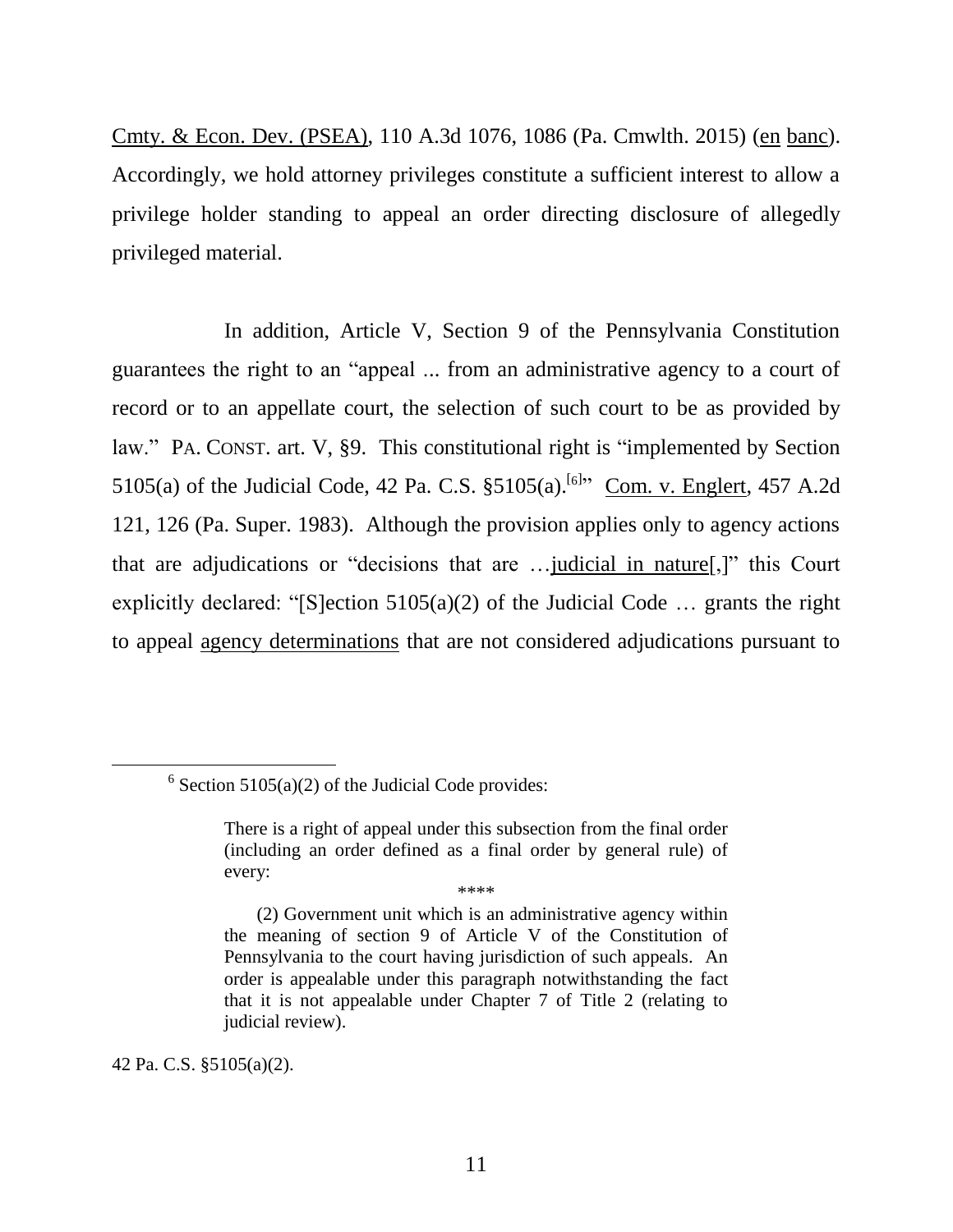the Administrative Agency Law[.]<sup>[7]</sup><sup>,</sup> Wheeler v. Pa. Bd. of Prob. & Parole, 862 A.2d 127, 129 (Pa. Cmwlth. 2004) (emphasis added).

OOR's determination is "judicial in nature" because OOR is "a quasijudicial tribunal<sup>[.]</sup>" Office of Open Records v. Center Twp., 95 A.3d 354, 363 (Pa. Cmwlth. 2014) (en banc). Our Supreme Court recently recognized,

> OOR, with its Executive Director at the helm, is a unique administrative agency tasked with applying the standards established in the RTKL and making decisions about whether government agencies and officials … have acted timely, carried their burden of establishing why a record is not subject to public access, as well as myriad other issues.

Arneson v. Wolf \_\_ A.3d \_\_, \_\_ (Pa., No. 51 MAP 2015, filed October 27, 2015) (emphasis added).

Further, addressing the right to an appeal, our Court recently emphasized "[t]his constitutional proviso" offers a means of seeking judicial review of quasi-judicial action, recognizing "the fact that both property rights and personal rights can be seriously affected by [administrative agency] decisions." Center Twp., 95 A.3d at 364 (quotation omitted); see also Bravo, 124 A.3d at 391 n.13. However, in order to rely on Section 5105 of the Judicial Code, a party "must show [it] meet[s] the traditional test for standing." Cent. Storage  $&$  Transfer Co. v. Pa. Pub. Util. Comm'n, 477 A.2d 568, 571 (Pa. Cmwlth. 1984).

 $\overline{a}$ 

<sup>7</sup> 2 Pa. C.S. §§501-508, 701-704.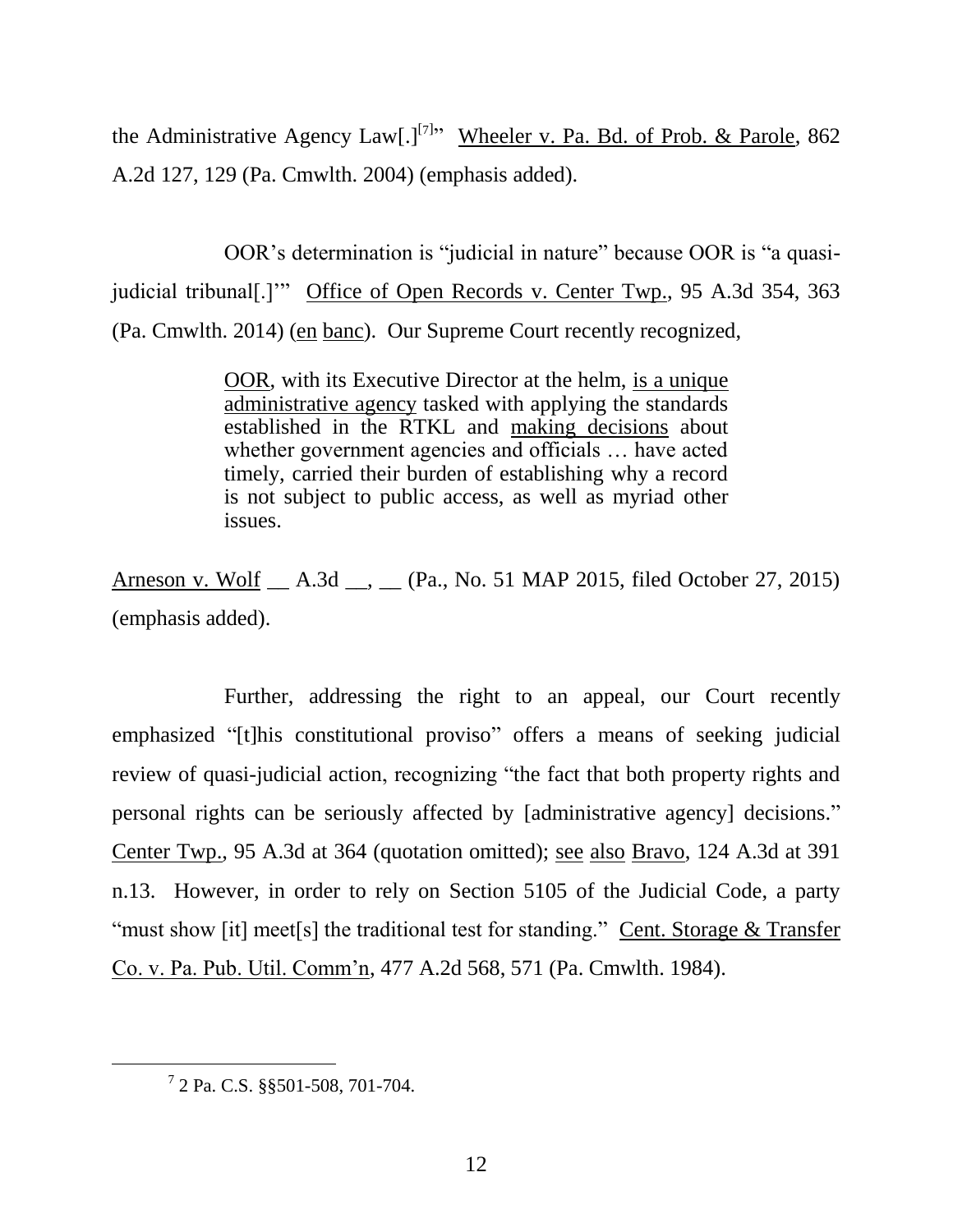The traditional test for standing requires a party seeking to challenge an agency action to show a "direct and substantial interest [and] a sufficiently close causal connection between the challenged action and the asserted injury" so the interest qualifies as immediate. DeFazio v. Civil Serv. Comm'n of Allegheny Cnty., 756 A.2d 1103, 1105 (Pa. 2000). Our Supreme Court defined these elements as follows:

> [A] substantial interest requires some discernible adverse effect to some interest other than the abstract interest of all citizens in having others comply with the law. … Direct simply means that the person claiming to be aggrieved must show causation of the harm to his interest by [the government's actions]. The immediacy or remoteness of the injury is determined by the nature of the causal connection between the action complained of and the injury to the person challenging it.

Id. (quotation omitted).

l

As privilege holder, PSU is able to show a sufficient nexus to the disclosure dispute to afford it standing to challenge OOR's Final Determination. PSU is aggrieved by an order directing disclosure of records that implicate its attorney-client and work product privileges. Accordingly, we hold PSU may appeal from OOR's Final Determination. As such, this Court exercises jurisdiction over PSU's appeal, and we find no merit in Requester's request to quash it.<sup>8</sup>

<sup>&</sup>lt;sup>8</sup> Because PSU has standing to appeal, we also determine PSU had a sufficient interest to intervene in this matter. However, PSU erred in filing a notice to intervene because it was not a party below. See Pa. R.A.P. 1531(a). Nevertheless, PSU may participate as a party aggrieved.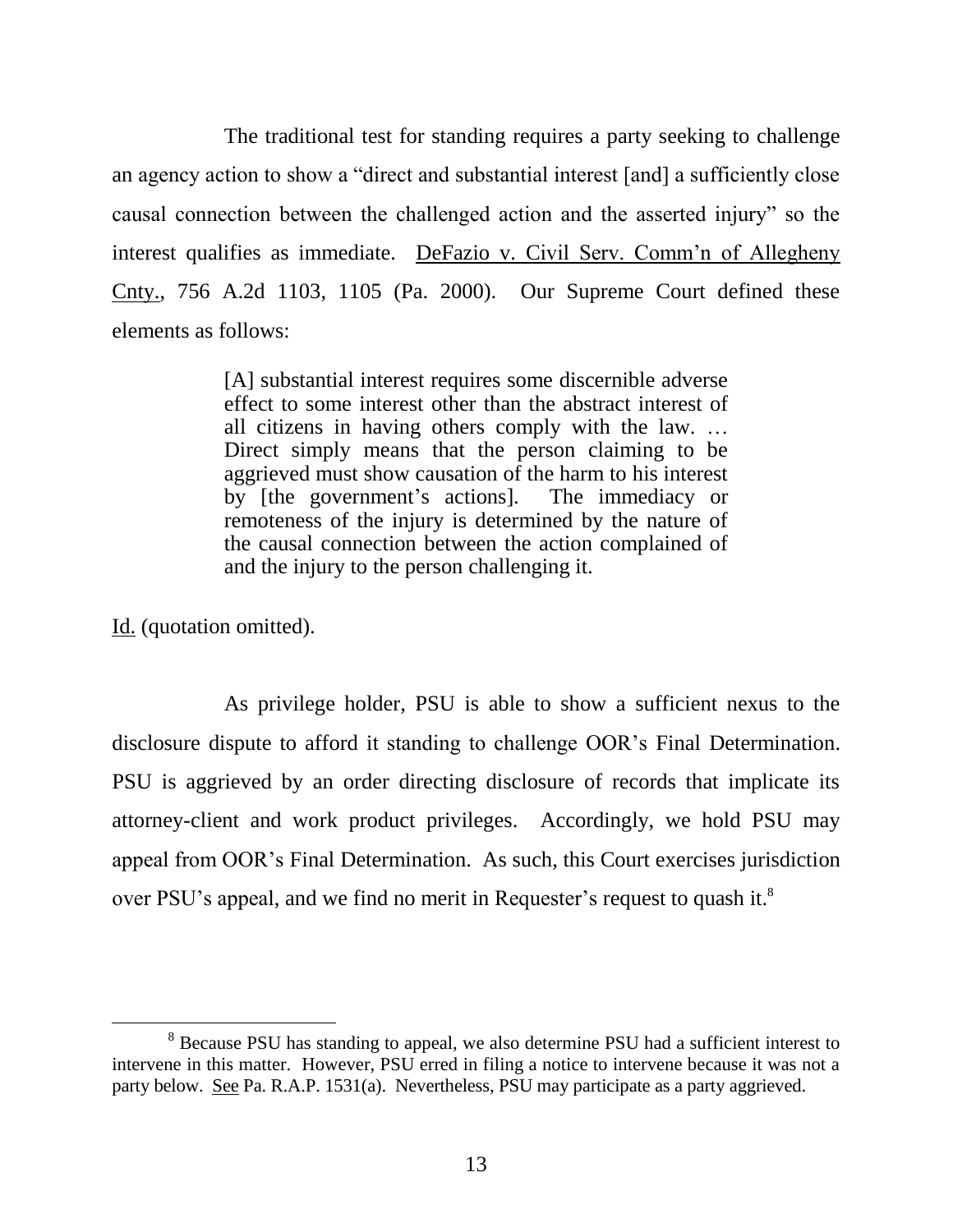#### **2. Right to Participate**

Our courts recognize third parties who are the subjects of the record, or whose information is at risk, may participate in appeals of final determinations when they participated, or attempted to participate, below. See Bravo (explaining Section 1101(c) participation does not confer standing, but allows participation before the courts when either a requester or agency appeals under Chapter 13 of the RTKL); State Emps. Ret. Sys. v. Fultz, 107 A.3d 860 (Pa. Cmwlth. 2015).

This Court recognizes a due process right to be heard extended to third parties in two distinct scenarios: (1) individuals' home addresses under the personal security exception, Section 708(b)(1)(ii); and, (2) proprietary or trade secret information under the trade secrets exception, Section 708(b)(11). See, e.g., State Emps.' Ret. Sys. v. Pennsylvanians for Union Reform (SERS v. PFUR), 113 A.3d 9 (Pa. Cmwlth. 2015) (remanding for OOR to address individuals' objections to home address disclosure); Maulsby (recognizing third party's due process right to assert exemption as to health care service contract implicating release of proprietary information). In both situations, we considered the legislature's recognition of the importance of the exemption, and the importance of protecting the information at issue when the RTKL did not provide for the impact of disclosure on third parties who have a legitimate interest in protecting the information at issue.

Our recent jurisprudence recognizes a third party may be entitled to due process during the appeals process through notice and an opportunity to meaningfully defend against disclosure. PSEA; SERS v. PFUR; Fultz; Maulsby;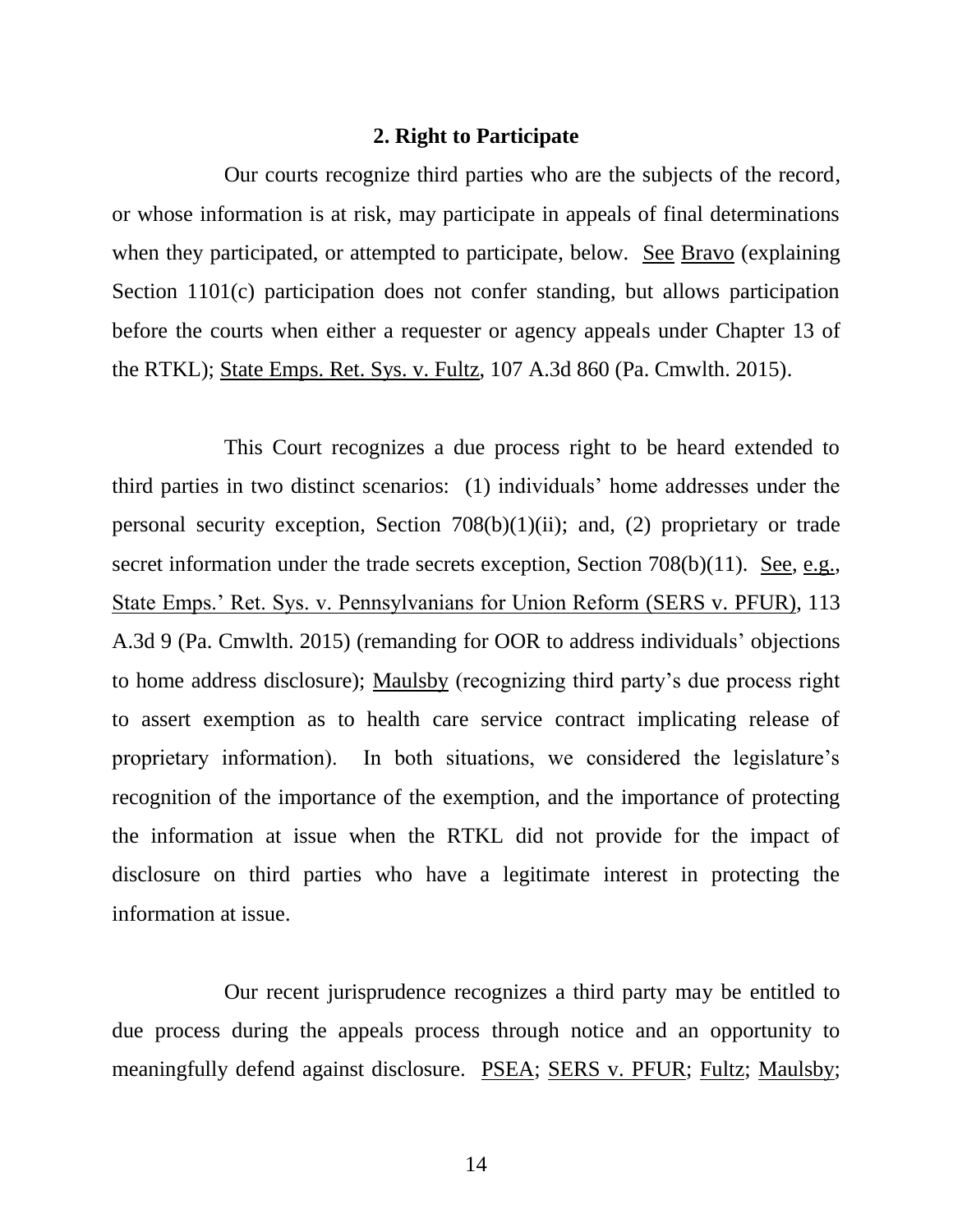Dep't of Conservation & Natural Res. v. Vitali (Pa. Cmwlth., No. 1013 C.D. 2014, filed July 7, 2015) (unreported) (relating to third-party contractor's confidential proprietary information). It is now well-established that agencies are not permitted to waive a third party's interest in protecting the records. Maulsby; Vitali. At a minimum, third parties may submit evidence before the initial fact-finder to show an interest in shielding certain information from disclosure. See, e.g., PSEA (relating to protection of home addresses under the personal security exception, Section  $708(b)(1)(ii)$ ; Maulsby (relating to protecting confidential proprietary information under the trade secrets exception, Section 708(b)(11)).

Under these circumstances, when PSU had no opportunity to review records in the Department's possession to which OOR's disclosure order applied, PSU established a deprivation of due process that merits a remand. In its direct interest statement, PSU explained its inability to submit evidence as to the 644 records potentially at issue. Thus, PSU did not have a meaningful opportunity to be heard before the initial fact-finder, OOR. Accordingly, we remand this matter to OOR to allow PSU a meaningful opportunity to preserve its privilege. See Fultz (remanding for OOR to consider employees' direct interest submissions).

#### **B. Prepayment Demand**

The Department contends it was not required to seek prepayment in its Extension Notice, and there is nothing in the RTKL requiring a prepayment notification to be made within five days. Requester counters that Section 902(b) requires an extension notice to include an estimate of fees, and by expansion, a request for prepayment when the fee estimate exceeds \$100.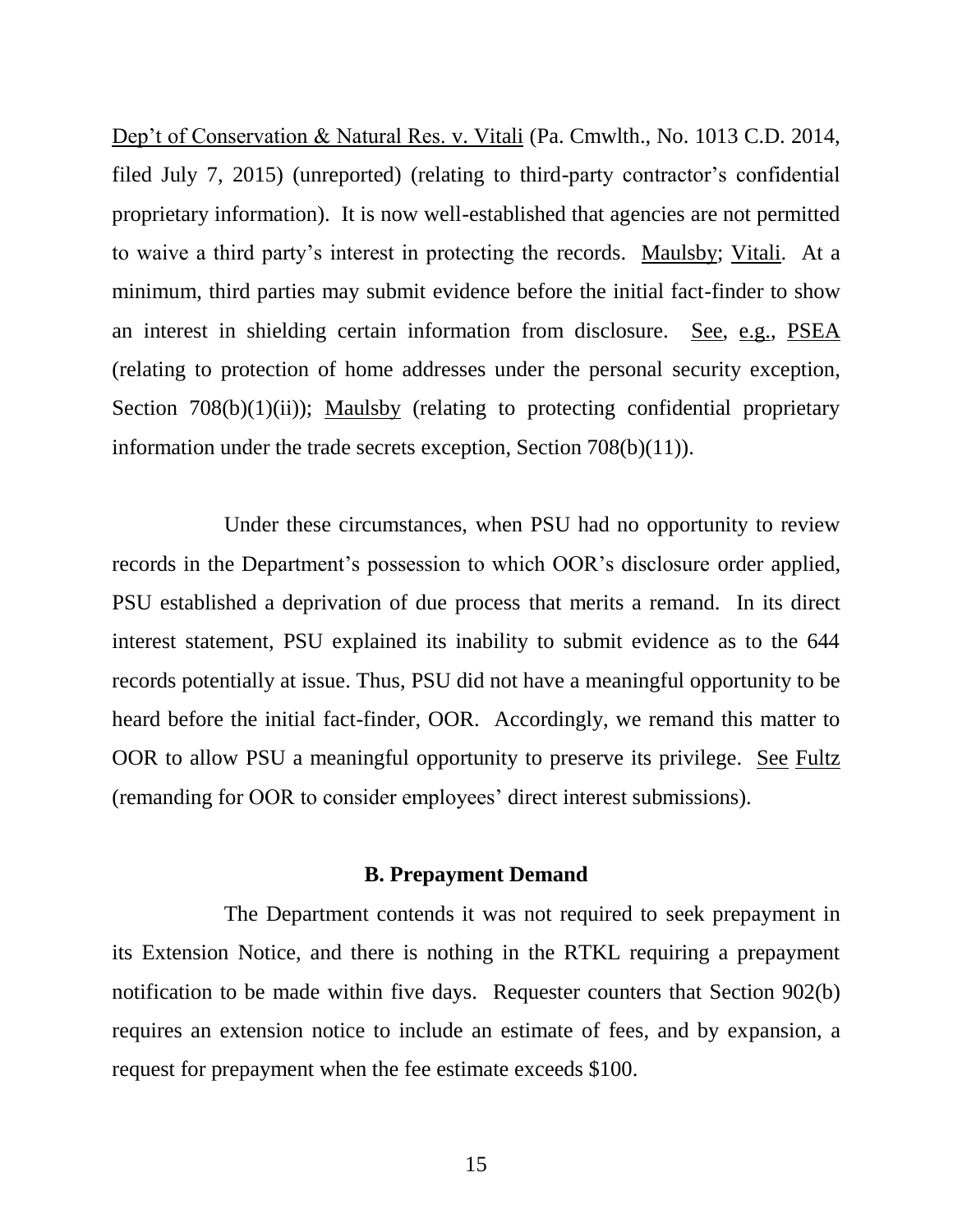We begin by reviewing the relevant statutory framework. Section 901

of the RTKL, which sets forth the general rule for an agency response, states:

Upon receipt of a written request for access to a record, an agency shall make a good faith effort to determine if the record requested is a public record, legislative record or financial record and whether the agency has possession, custody or control of the identified record, and to respond as promptly as possible under the circumstances existing at the time of the request. All applicable fees shall be paid in order to receive access to the record requested. The time for response shall not exceed five business days from the date the written request is received by the open-records officer for an agency. If the agency fails to send the response within five business days of receipt of the written request for access, the written request for access shall be deemed denied.

65 P.S. §67.901 (emphasis added). However, when an agency needs additional time to fulfill a request, Section 902 of the RTKL allows an agency to invoke a 30 day extension in certain circumstances.<sup>9</sup>

- (1) the request for access requires redaction of a record …;
- (2) the request for access requires the retrieval of a record stored in a remote location;
- (3) a timely response to the request for access cannot be accomplished due to bona fide and specified staffing reasons;
- (4) a legal review is necessary to determine whether the record is a record subject to access under [the RTKL];
- (5) the requester has not complied with the agency's policies regarding access to records;
- (6) the requester refuses to pay applicable fees authorized by this act; or
- (7) the extent or nature of the request precludes a response within the required time period.

65 P.S. §67.902(a).

 $\overline{a}$ 

 $9<sup>9</sup>$  An agency may invoke an extension for the following reasons: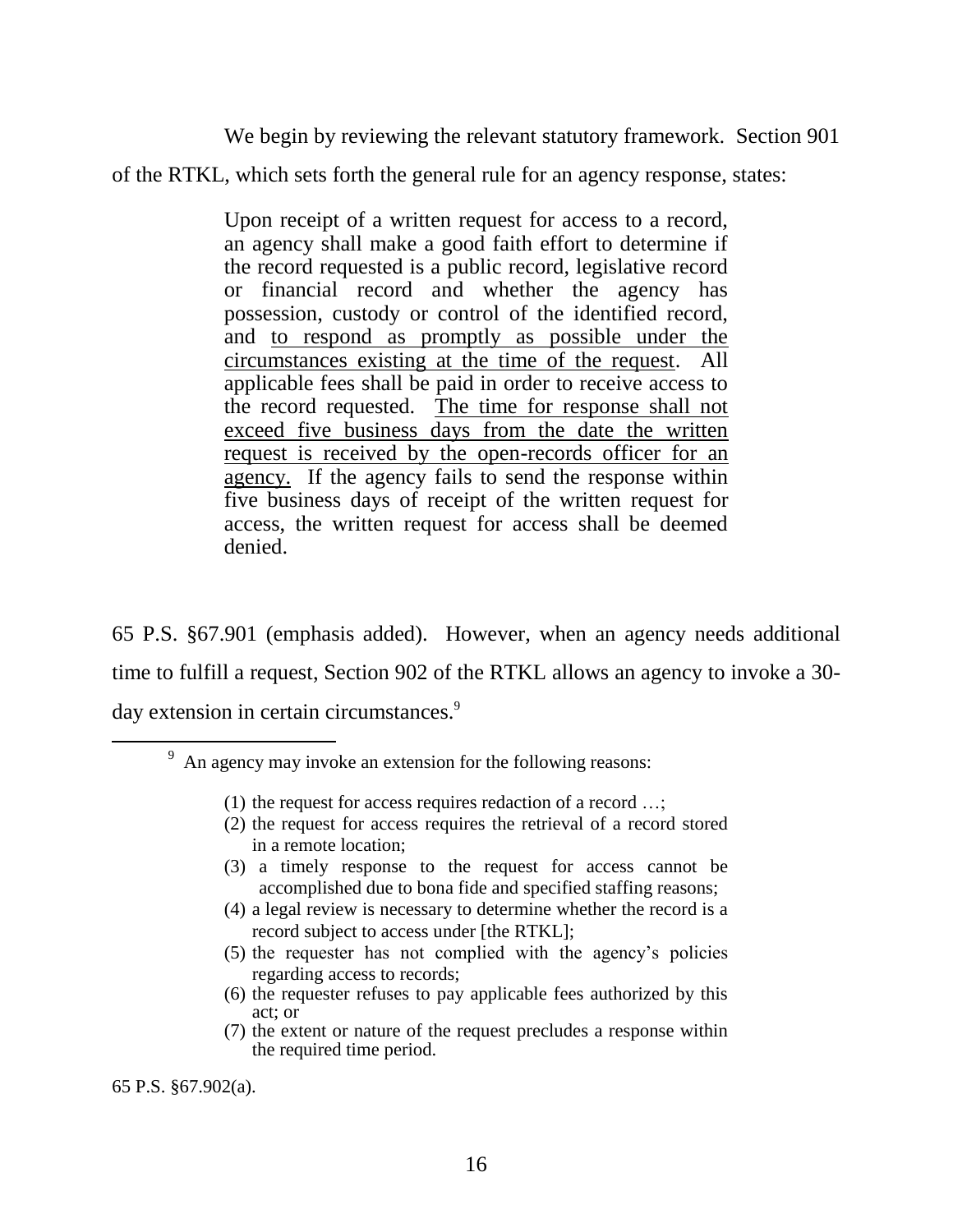Regardless of whether an agency proceeds under Section 901 or Section 902, an agency must respond within five business days either: (1) by granting or denying access to requested records; or, (2) by invoking an extension notifying a requester when to expect a substantive response. As to the content of this notice, Section 902(b) provides: "[t]he notice shall include a statement notifying the requester that the request for access is being reviewed, the reason for the review, a reasonable date that a response is expected to be provided and an estimate of applicable fees owed when the record becomes available." 65 P.S. §67.902(b)(2) (emphasis added).

Additionally, when a fee estimate is expected to exceed \$100, an agency is entitled to demand prepayment "[p]rior to granting a request for access." 65 P.S. §67.1307(h). Section 1307(h) does not contain a specific timeframe for demanding prepayment. As both provisions relate to fee estimates, it is reasonable to construe Sections 1307(h) and 902(b)(2) together. 1 Pa. C.S. §1932.

#### **1. Fee Estimate**

Requester argues OOR did not err in construing Section 902(b) as requiring a prepayment demand for estimated fees to be included in the Extension Notice. In light of the surrounding provisions and the practical effect, we disagree.

Although the plain language of Section 902(b)(2) suggests the fiveday notice "shall include" an estimate of fees, such an interpretation disregards an agency's reason for invoking the extension. An agency invokes a 30-day extension because it needs the additional time, (beyond five business days), to locate, review,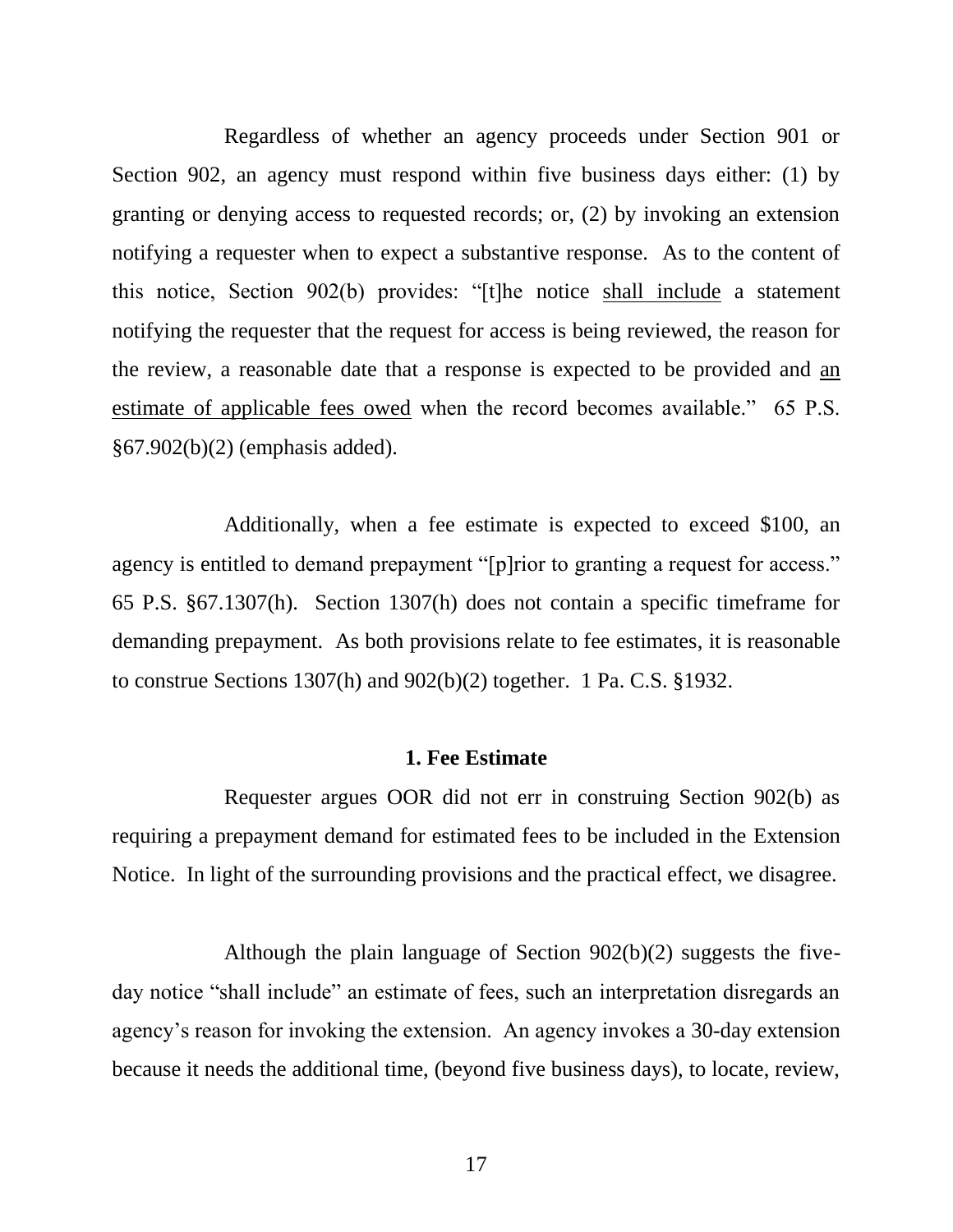analyze or redact records. Stated differently, as interpreted by Requester, Section 902(b)(2) of the RTKL negates the additional time for review allotted by Section 902(a).

Further, we must consider what preparation of the fee estimate entails. The only permissible fees under the RTKL are for duplication, postage, and certification. Section 1307(a), (b), (c) of the RTKL. Fees for staff time reviewing or redacting records are not permissible. See Section 1307(g) of the RTKL, 65 P.S. §67.1307(g) ("no fee may be imposed for an agency's review of a record to determine whether the record is a public record … subject to access in accordance with [the RTKL]"); State Emps. Ret. Sys. v. Office of Open Records (SERS v. OOR), 10 A.3d 358 (Pa. Cmwlth. 2010). Therefore, any fee estimate of charges that may be passed on to the requester must correspond to the number of pages of records that will be sent to the requester and the cost of sending them. Prison Legal News v. Office of Open Records, 992 A.2d 942, 948 (Pa. Cmwlth. 2010) (estimate must include "the methodology used in arriving at the prepayment amount.").

In this case, the construction of Section 902(b)(2) proffered by Requester and OOR is in accordance with its plain language such that any fee estimate "shall" be sent within five business days. By contrast, the Department characterizes that construction as unreasonable because determining a fee estimate within five business days is not feasible when requests are voluminous, or require legal review or redaction. Both sides present reasonable arguments.

That Section 902(b) contains the word "shall" does not preclude our construction reconciling the internal conflict within this provision. Levy II; see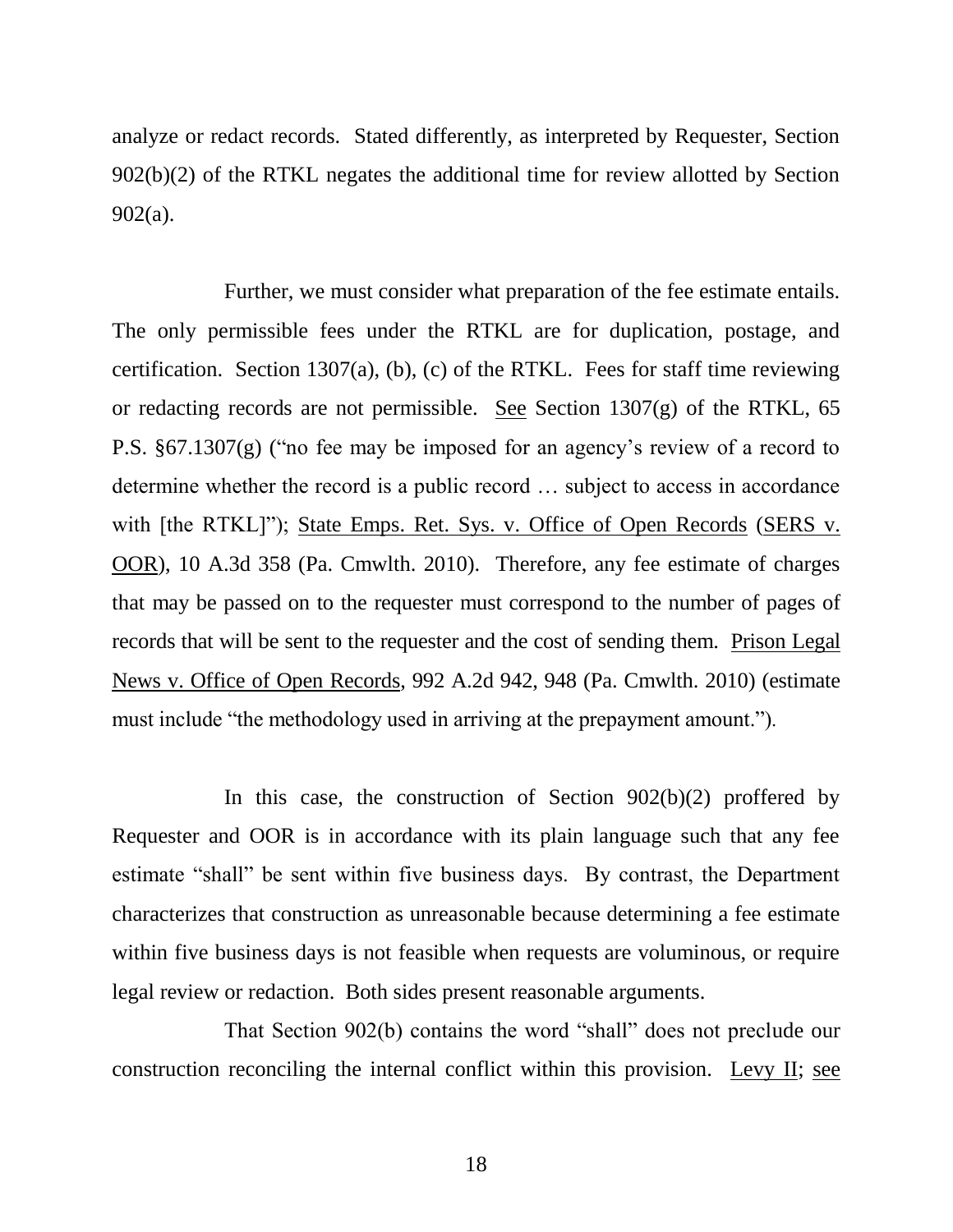also Dep't of Transp. v. Office of Open Records (Aris), 7 A.3d 329 (Pa. Cmwlth. 2010) (construing phrase "shall consist of" in Section 1303(b), record on appeal, as permitting additional evidence reviewed by OOR). Taking a cue from our Supreme Court, we recognize that "shall" when used in the RTKL may be subject to equally reasonable interpretations. Levy II.

Relevant here, in Levy II, our Supreme Court construed the "shall" language within Section 903 ("shall include the specific reasons for the denial") as ambiguous in light of the surrounding provisions. Id. at 380 (recognizing "both sides present[ed] meritorious positions [construing the RTKL]" based on the "plain language" of different RTKL provisions). Thus, like our Supreme Court in Levy II, "we must consider other indicators of legislative intent including '[t]he occasion and necessity for the statute,' '[t]he mischief to be remedied,' '[t]he object to be attained,' and '[t]he consequences of a particular interpretation.' 1 Pa. C.S. §1921(c)." Id. at 381.

In light of the ambiguity of the term "shall" as used here, we apply statutory construction principles to discern the meaning of the provision in context. As our Supreme Court analyzed in Levy II:

> In interpreting a statute, we presume that the General Assembly does not intend an absurd result, to violate the Constitution, nor to favor a private interest over the public interest. 1 Pa. C.S. §1922. Additionally, we interpret remedial legislation liberally to effect its object and promote justice. See, e.g., 1 Pa. C.S. §1928(c). Statutes and parts of statutes that relate to the same persons or things must be read in *pari materia*. 1 Pa. C.S. §1932.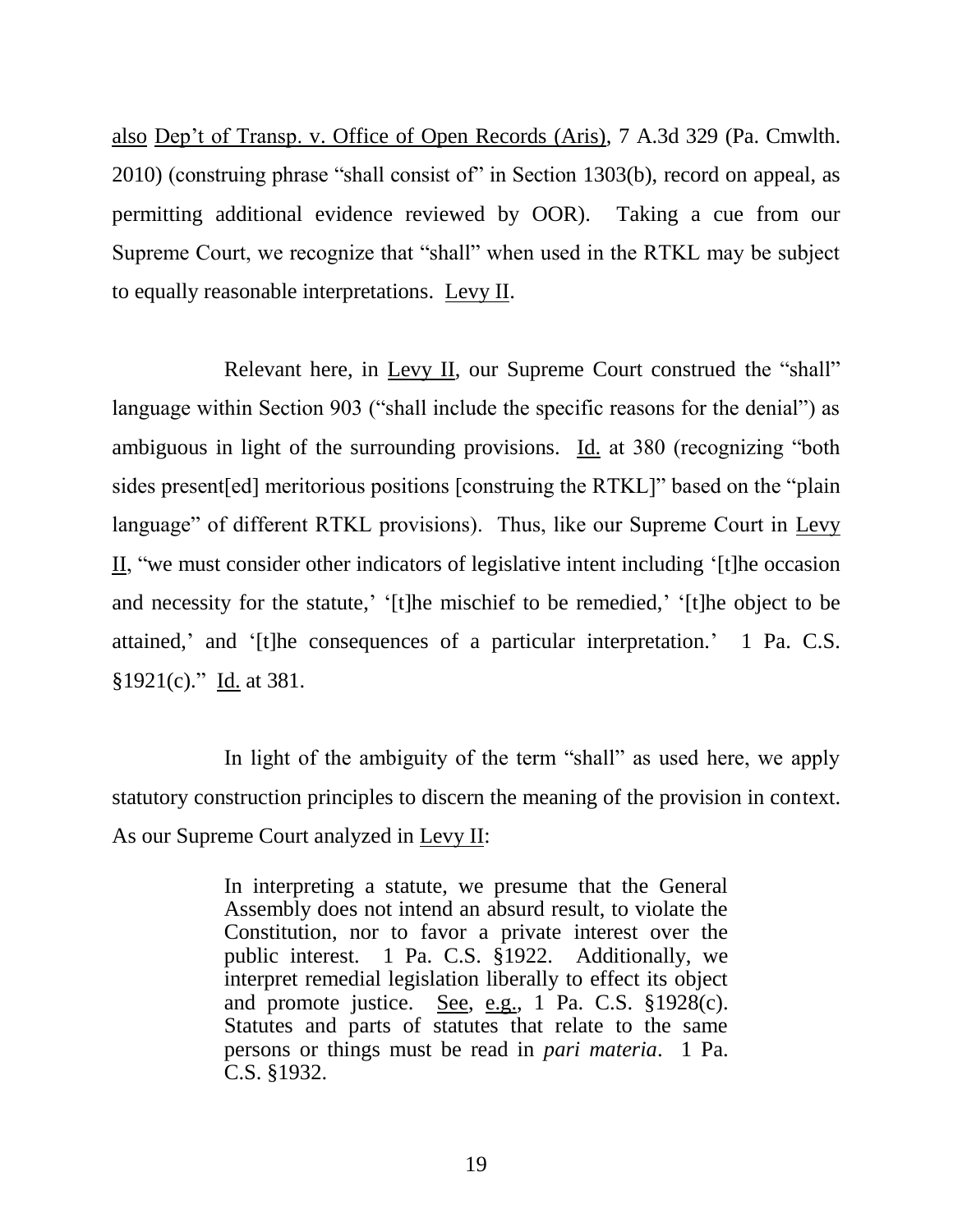Id. at 380. Accordingly, we construe the RTKL to favor the public interest in efficient disclosure of public records.

To that end, we hold a fee estimate does not need to be included in the first response, sent within five business days, to a requester.<sup>10</sup> Just as the "shall" in Section 903 did not entail waiver of any non-asserted denial grounds, the "shall" in Section 902(b) does not entail waiver of an agency's right to demand prepayment when fees owed are expected to exceed \$100. See Levy II.

Moreover, an agency's fee estimate must be reasonable. Prison Legal News. For such an estimate to comprise more than a guess, and closely correspond to the fees a requester will owe when an agency undertakes the final step of duplication and physical redaction, an agency must review the records at issue. Id. At a minimum, a fee estimate should represent the cost of duplicating and sending *public* records, not potentially responsive records, to a requester. Indeed, the alternative would be an agency agreeing to duplicate and send records to which a valid exemption may apply. Such an interpretation would yield an absurd result.

Our holding here is not inconsistent with our decision in Prison Legal News. There, the timing of the prepayment demand was not at issue. We held a requester may challenge the reasonableness of a fee estimate regardless of a grant

 $\overline{a}$ 

<sup>&</sup>lt;sup>10</sup> Although we hold the word "shall" is not mandatory as to including an estimate of fees in the initial response, the provision may be read as mandating the notice to include three elements: (1) notice of the review; (2) the reason for the review; and, (3) a reasonable future date that a response *and* an estimate of fees is expected to be provided. In other words, the notice would contain the future response date, at which time *both* the substantive response and the estimate of fees would be provided.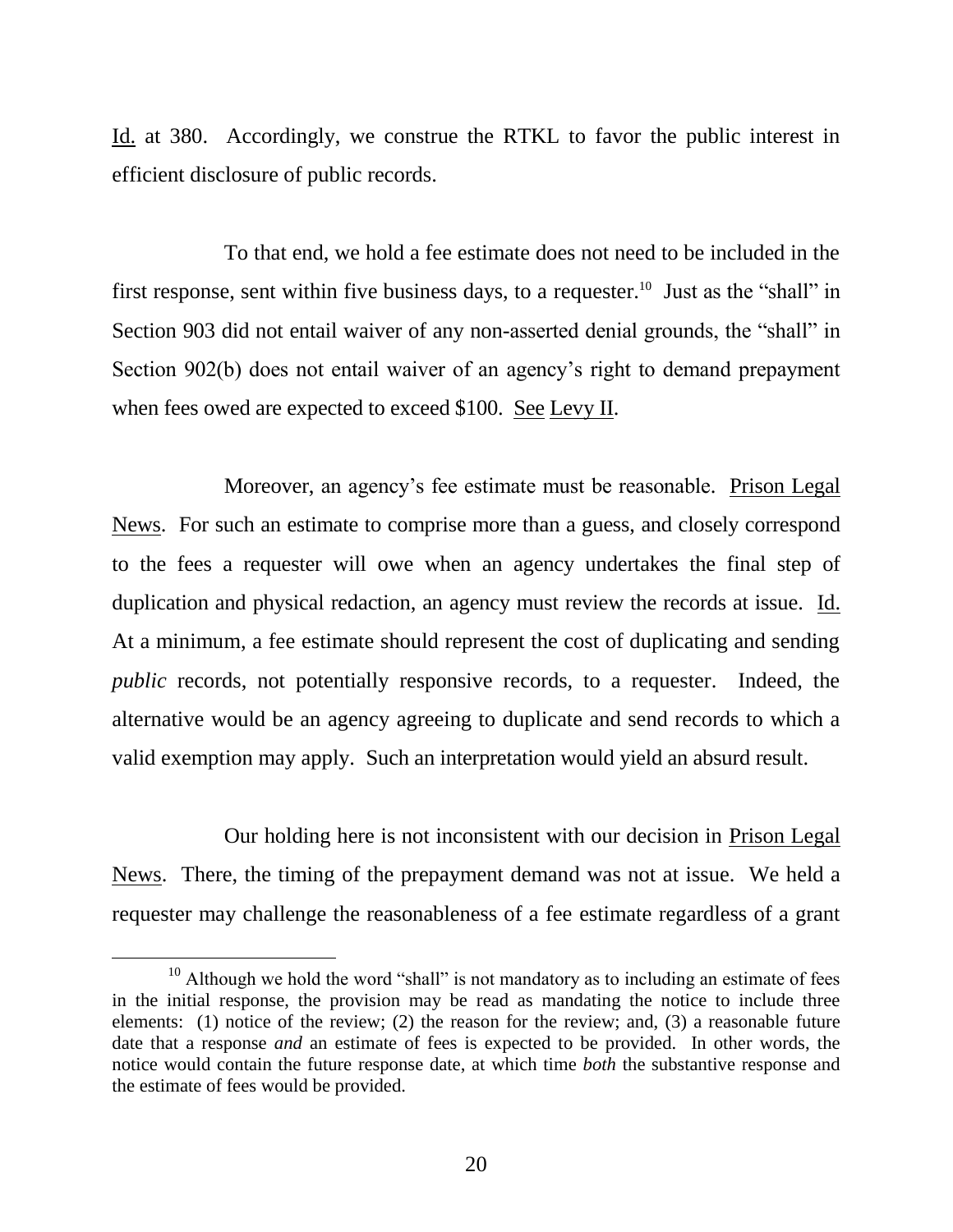of access. Importantly, we addressed as a matter of first impression the sufficiency of a fee estimate. As a result, we remanded to OOR to remand to the agency to explain how it derived its fee estimate.

Given the different issue in the current dispute, Prison Legal News offers limited utility. Also, we recognize Prison Legal News was one of the first cases construing the RTKL. In the more than five years since that decision, this Court gained considerable familiarity regarding the RTKL and its quirks, and its occasional incompatibility with practical application.

Those years underscore the necessity for ensuring an agency performs certain steps in processing a request prior to demanding prepayment. We thus clarify the timeline for processing and making demands for prepayment. An agency is not permitted to seek prepayment until it has reviewed the request, reviewed responsive records, and decided it is granting access to certain records reviewed. Accordingly, an agency must assess public status before it has the right to demand prepayment under Section 1307(h) of the RTKL.

Although we uphold the Department's construction of Sections 902 and 1307 to allow a prepayment demand to be issued on the last day of the extension period, the Department did not properly implement the fee estimate provisions here. As explained above, an agency needs to assess which records are being produced in order to formulate a reasonable fee estimate. Here, the Department claims it did not assess public status before sending the Prepayment Demand. In so doing, the Department erred.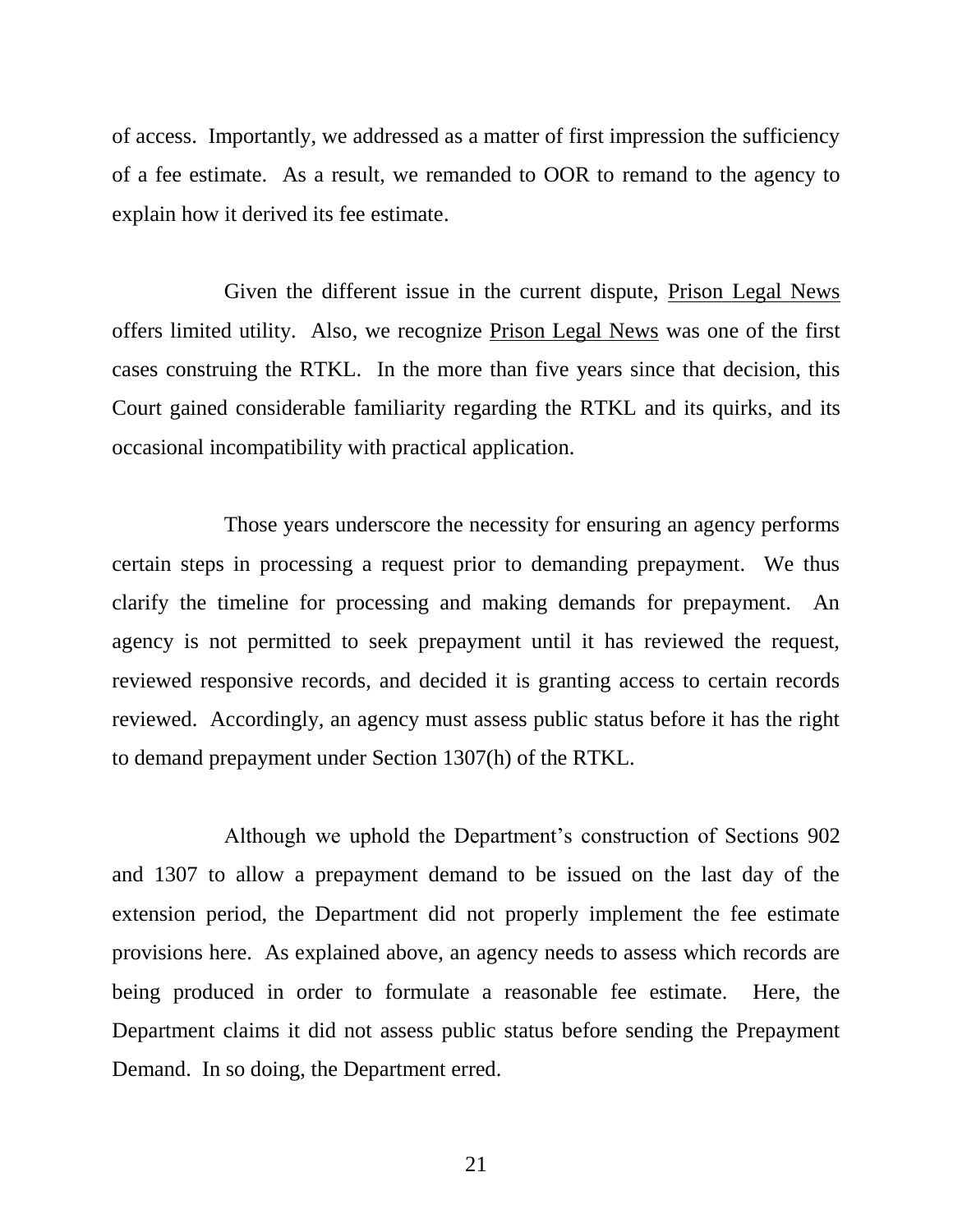Contrary to the Department's implementation of Section 1307(h), an agency may not use a prepayment demand as an excuse to delay processing a request. It is unclear what steps in "processing" the Department undertook prior to demanding prepayment here. At a minimum, it is clear the Department did not assess public status. Careful review of the Department's submissions suggests the Prepayment Demand is a means of charging for its preparation of records for review, not for duplication for the Requester.

In its position statement, the Department explained the fee estimate corresponded to 644 pages as follows:

> In order to properly review the records and identify any exceptions to access and complete necessary redactions, if any, [the Department] will need to print each e-mail, including any attachments, and photocopy any records already maintained in hard-copy to maintain the originals in their current location and in their unredacted form. This initial step would require [the Department] to incur the costs to convert to hardcopy or photocopy the approximately 644 pages of records. Only then could [the Department] proceed to review the records for applicability of exemptions and redaction as appropriate.

R.R. at 28a (emphasis added).

An agency may only pass on the cost of duplication that corresponds to those pages to which an agency is granting access. See generally Section 1307. In other words, that the Department is copying or printing 644 pages in order to review the records to then assess their public status is not a fee that may be passed on to the requester unless the Department intends to send the requester copies of all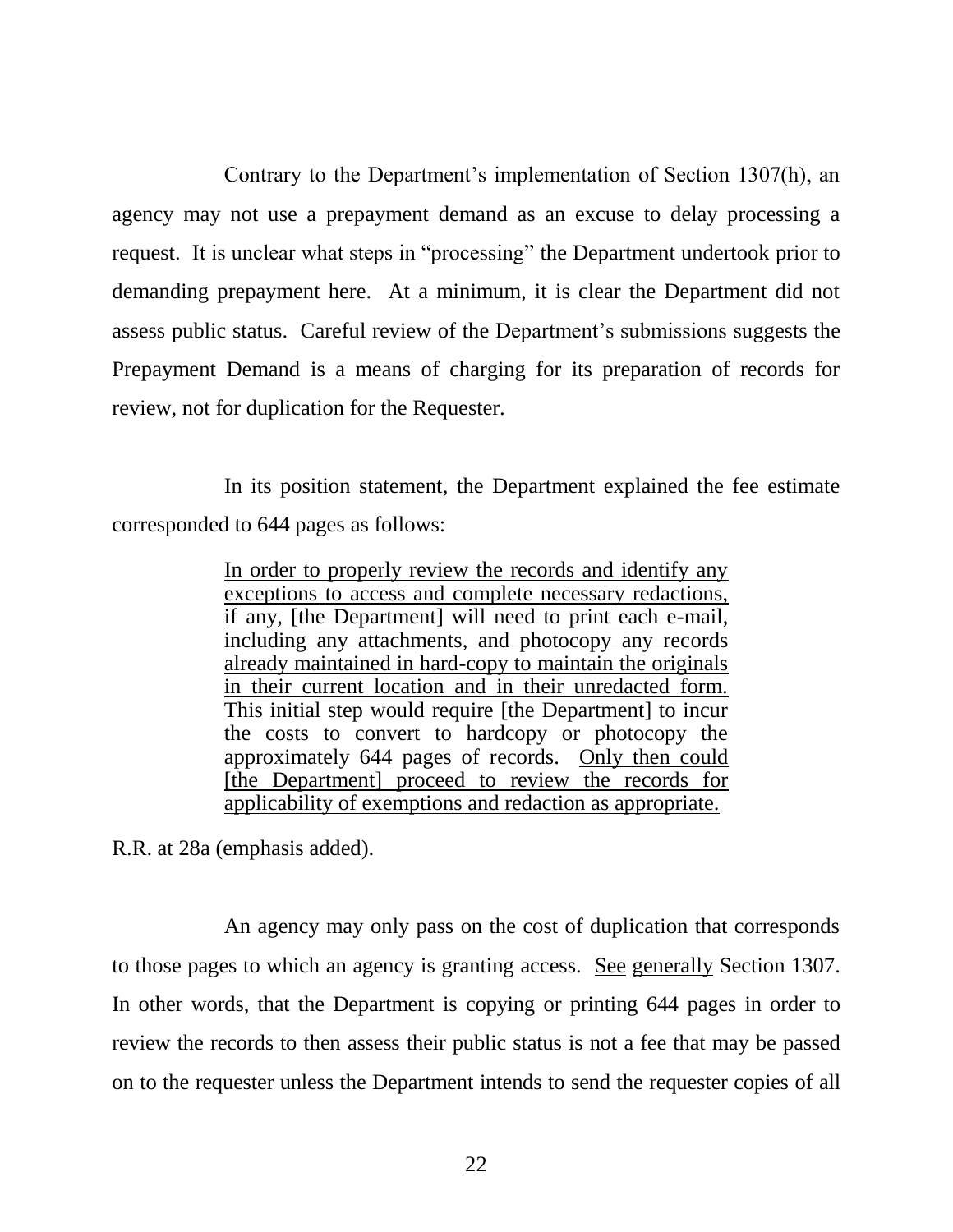644 pages. Because the Department sought to assert a number of exemptions to disclosure, and thus reduce the number of records ultimately disclosed, it is apparent the fee estimate did not correspond to the fees that may be passed on to a requester.

From our review of the Department's Prepayment Request, it did not determine whether all 644 pages would be disclosed to Requester. The Department did not analyze the content of the 644 pages as to public status at all. It reserved that aspect of "processing" the Request until after it received payment of more than \$300.

#### **2. Interim Response**

While OOR erred in construing Section 902(b) to require an estimate of fees within five days, OOR did not err in requiring an agency to issue a final response within the 30-day extension. The Department was not permitted to reserve its reasons for withholding or redacting records to a future response outside the 30-day extension period.

The RTKL does not contemplate a series of interim responses. Dep't of Transp. v. Drack, 42 A.3d 355 (Pa. Cmwlth. 2012). Rather, "once an agency exercises its right under Section 902 of the RTKL, it must provide a *final* response within the thirty-day period." Id. at 362 (emphasis in original).

Our opinion in Drack provides guidance on this issue. There, the requester submitted a request to the Department of Transportation (DOT) seeking records relating to a speed control device. DOT invoked a 30-day extension to make a legal determination as to whether the documents were subject to access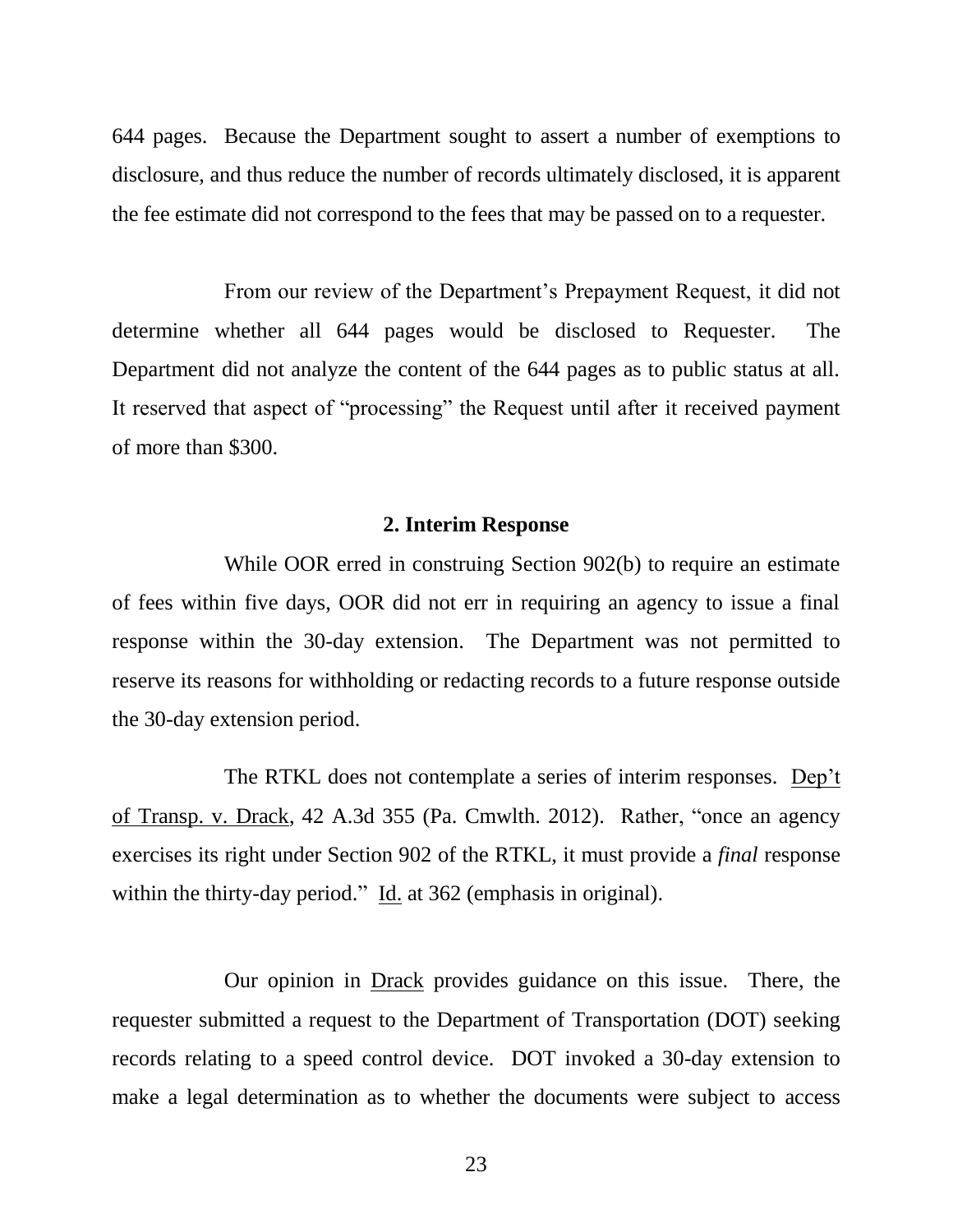under the RTKL. On the last day of the extension period, DOT notified the requester it was providing an "interim response," reserving the right to assert any exemptions to disclosure at an unspecified later date. In this "interim response," DOT advised the requester he owed \$16.38 in fees from prior requests, and agency policy required payment of the balance before DOT would process the RTKL request. Upon receipt of the requester's payment, DOT would process the request, determine public status under the RTKL, search and retrieve the records, redact the records if necessary, and notify the requester of the date on which the records would be available.

The requester appealed to OOR. During the pendency of that appeal, the requester paid the outstanding balance, and DOT provided records from which it redacted information protected by the attorney-client privilege. Ultimately, OOR ordered DOT to provide the requester with unredacted records. DOT then appealed to this Court.

Upon review, we agreed with OOR that DOT had an obligation to raise its denial grounds in the response issued at the end of the extension period. We reasoned:

> [O]nce an agency exercises its [extension] right under Section 902 of the RTKL, it must provide a final response within the thirty-day period, and that final response, under Section 903 of the RTKL, must identify all reasons why an agency is denying access to all or part of the requested records.

Drack, 42 A.3d at 362. Consequently, we held an agency was required to identify all reasons for denying a request within the 30-day extension period.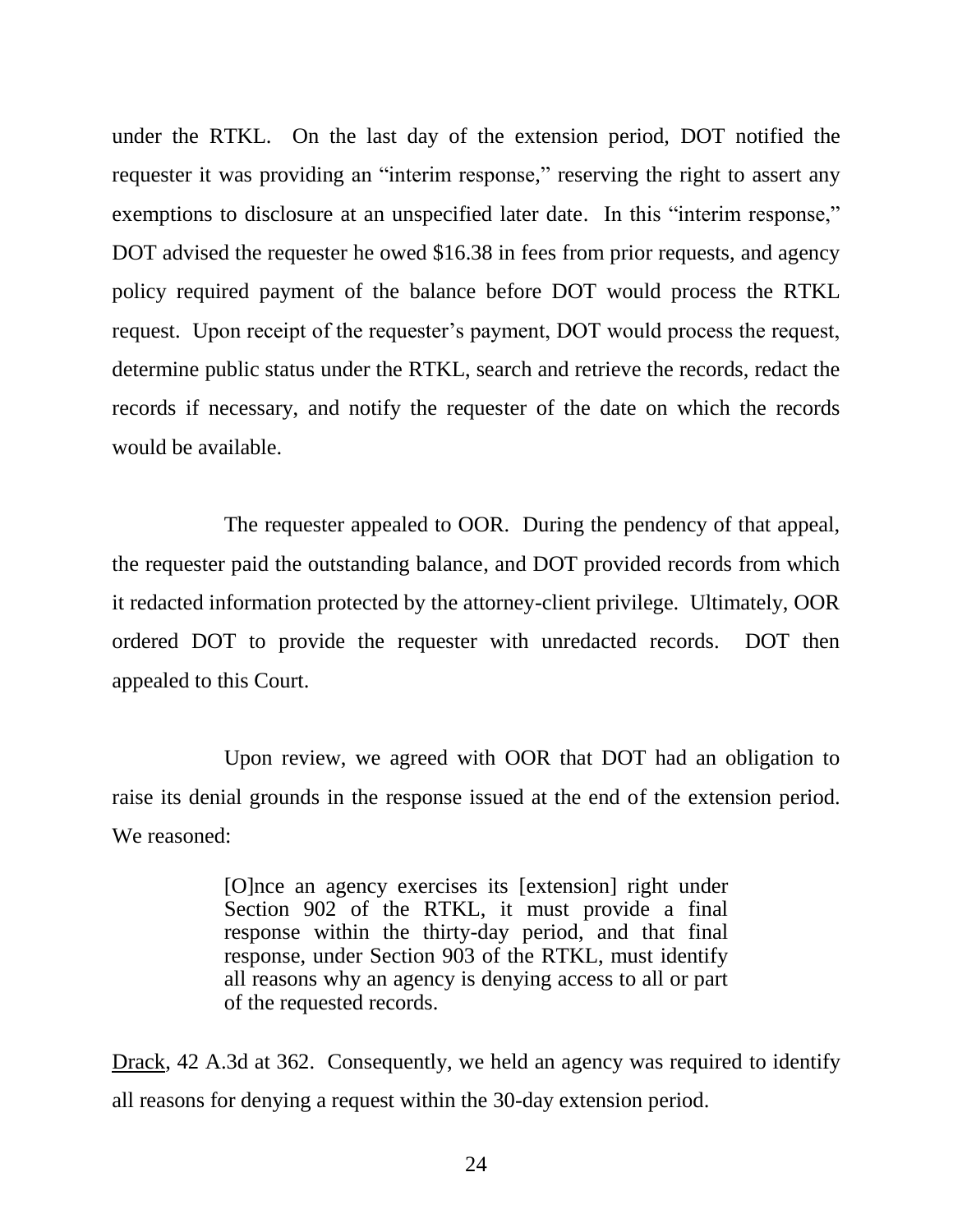Drack thus favors an interpretation that an agency should provide a fee estimate by the last day of the extension period. Because it issued the Prepayment Demand on the last day of the extension period, the Department should have asserted any exemptions within that response. Drack.

This Court's more recent decision in Borough of West Easton v. Mezzacappa (Pa. Cmwlth., No. 1278 C.D. 2014, filed June 8, 2015) (unreported) also favors inclusion of a fee estimate in the final response. There, this Court adopted the trial court's reasoning in West Easton v. Mezzacappa (C.P. Northampton, No. C–48–CV–2013–12530, filed October 1, 2014) regarding interpretation of Section 902 and fee demands.

In Mezzacappa, the borough raised a concern that OOR was "setting new precedent by requiring that the amount of copying fees be itemized within five (5) business days," claiming OOR's construction was infeasible. Id., slip op. at 39. The trial court found the concern unwarranted, reasoning OOR mistakenly referred to a requirement to include a fee estimate within the five-day notice. The trial court stated "it was apparent that … OOR intended to refer not to the five-day response period but to the full response period as enlarged by thirty days at the option of the [b]orough." Id., slip op. at 40. As OOR explained in its *amicus* brief that it consistently construes Section 902(b) to require a fee estimate within the five-day response period, it appears OOR attempted to set such precedent.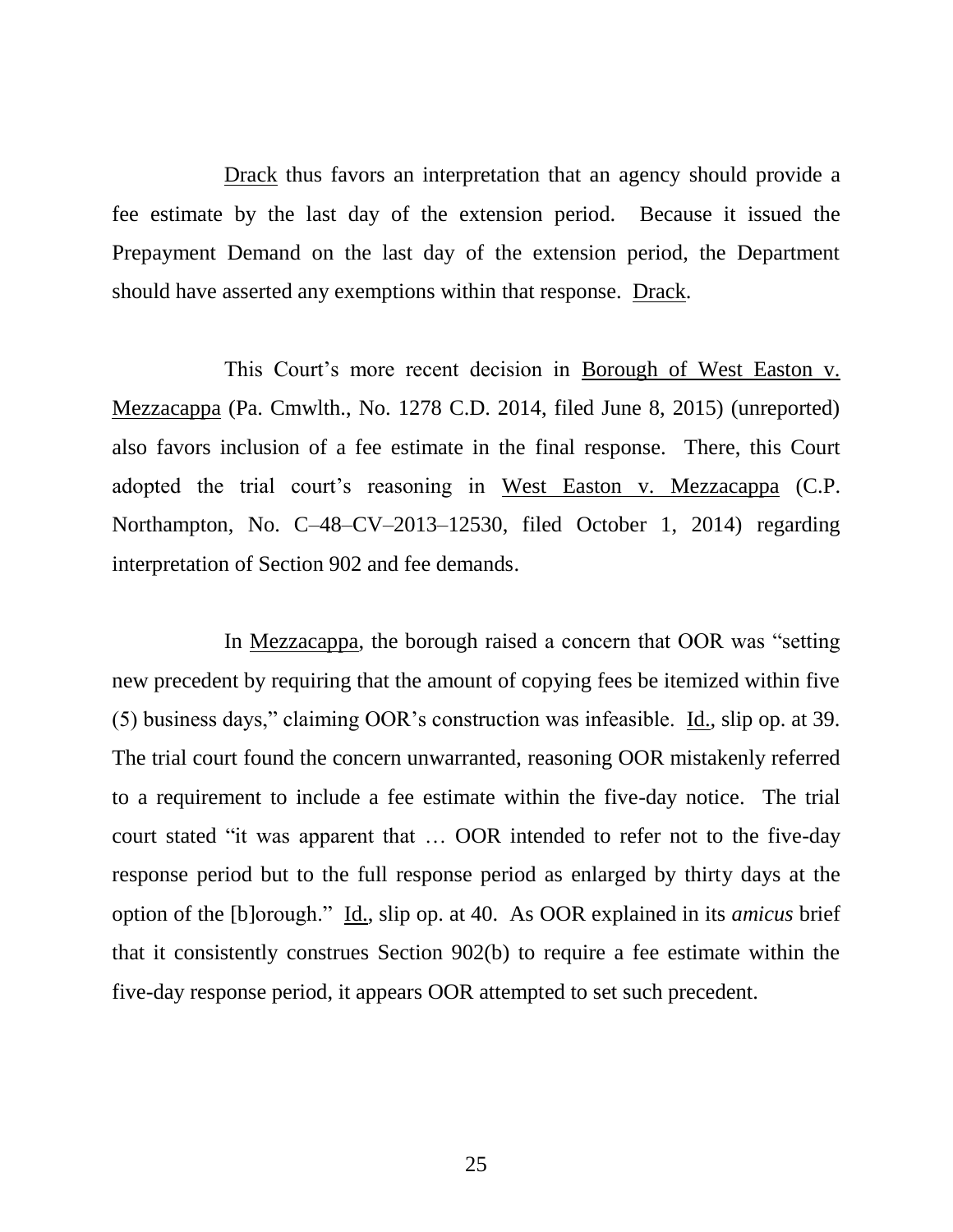This Court consistently requires agencies to raise and defend all applicable exemptions before the initial fact-finder. Levy III; see, e.g., Dep't of Envtl. Prot. v. Legere, 50 A.3d 260, 267 (Pa. Cmwlth. 2012) ("It should be noted that had [the agency] undertaken the search that it was required to perform to meet its obligations under the RTKL, it would have located the required records and would have been able to discern any applicable exemptions related to the specific records located at that time."). Therefore, the Department had an obligation to raise and defend its exemptions before OOR, or lose that opportunity.

Indeed, the Department had a "full and fair opportunity" to review the records from May 7, 2014 (the date the request was made) until June 25, 2014 when it was required to submit argument and evidence to  $OOR$ .<sup>11</sup> Id. The lack of review falls squarely on the Department. We thus conclude OOR did not err when it denied the *Department* further opportunity to review responsive records in order to determine whether the requested records are exempt.

PSU also contends that it lacked a meaningful opportunity to demonstrate the non-public nature of potentially responsive records.<sup>12</sup> Although

 $\overline{a}$ 

 $11$  We note the Department did not object to OOR's deadline as an abuse of discretion.

 $12$  PSU also contends OOR erred in not considering the evidence it submitted with its reconsideration petition. Such evidence was not submitted before OOR issued its determination. Section 1101(c) requires a direct interest participant to submit materials prior to issuance of a final determination. State Emps. Ret. Sys. v. Pennsylvanians for Union Reform, 113 A.3d 9 (Pa. Cmwlth. 2015). Further, OOR may not accept evidence after a determination is issued. Fort Cherry Sch. Dist v. Coppola, 37 A.3d 1259, 1262 (Pa. Cmwlth. 2012); Dep't of Conservation & Natural Res. v. Vitali (Pa. Cmwlth., No. 1013 C.D. 2014, filed July 7, 2015) (unreported) (reasoning OOR did not err in disregarding evidence submitted with reconsideration petition). Accordingly, OOR properly did not consider PSU's evidence. Vitali.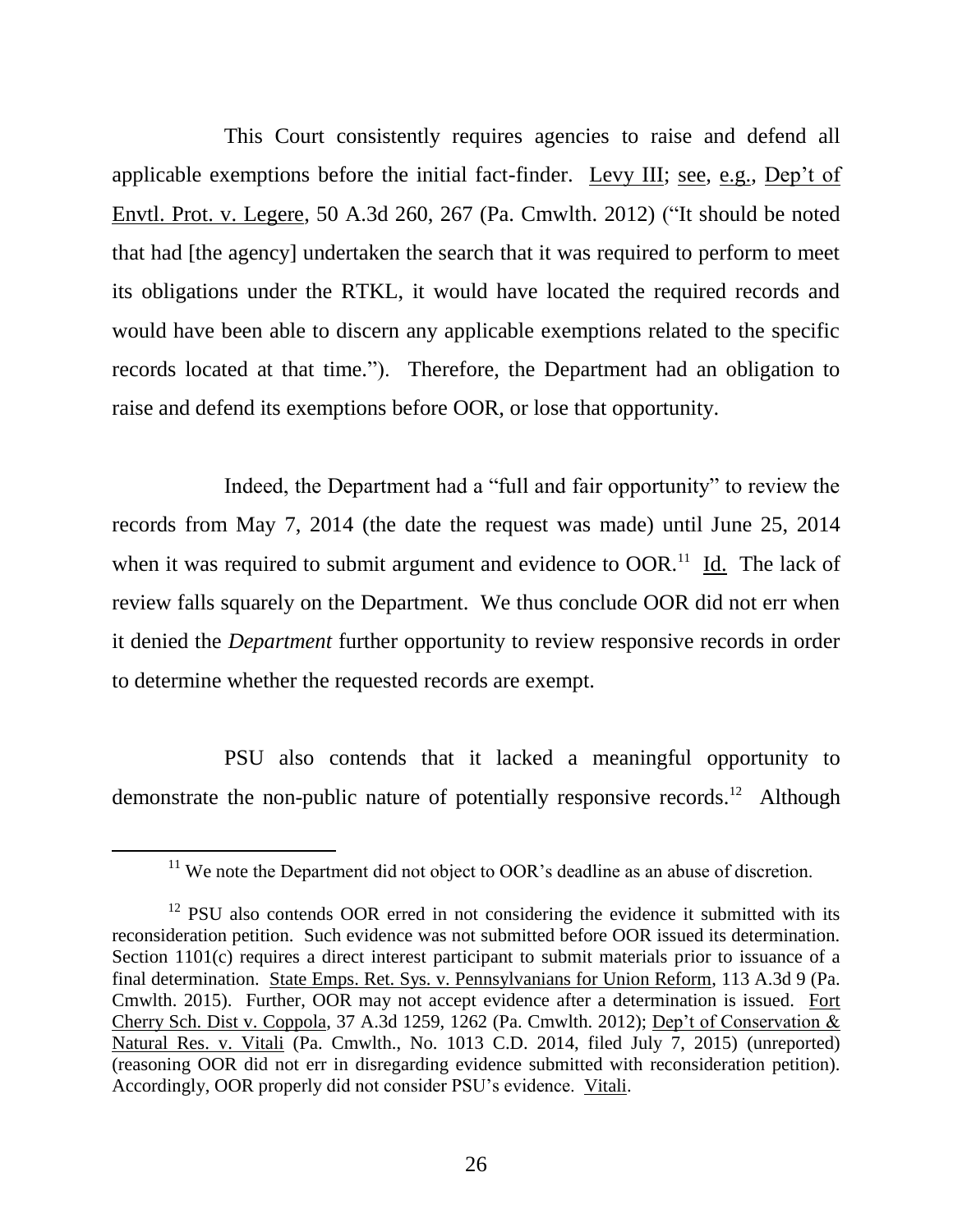PSU was permitted to participate in the appeal to OOR, the Department failed to further process or to identify the records at issue before the appeals officer's decision. Importantly, Requester's request was made on the Department, not PSU, and PSU was not in a position to know which records the Department deemed responsive. Only after the Department identified the records it intended to produce could PSU be expected to offer evidence supporting its privileges. PSU's privileges should not be placed at risk by the Department's failure. Vitali.

### **C. Substantive Exemptions**

The Department and PSU also contend that the Department provided sufficient evidence to OOR regarding the nature of the records to meet its burden to demonstrate the applicability of attorney-client privilege, work product doctrine and statutory exemptions under the RTKL. Notably, at the time OOR issued its Final Determination, the Department had not finished processing the Request.

Under the RTKL, records in possession of a Commonwealth agency are presumed to be public unless they are: (1) *exempt under Section 708 of the RTKL*; (2) "*protected by a privilege*;" or, (3) exempt under any other Federal or State law or regulation or judicial order or decree. Section 305 of the RTKL, 65 P.S. §67.305 (emphasis added). Section 102 of the RTKL defines "privilege" as:

> The attorney work-product doctrine, the attorney-client privilege, the doctor-patient privilege, the speech and debate privilege or other privilege recognized by a court incorporating the laws of this Commonwealth.

65 P.S. §67.102 (emphasis added). The burden of proving a privilege rests on the party asserting it. Heavens v. Dep't of Envtl. Prot., 65 A.3d 1069 (Pa. Cmwlth.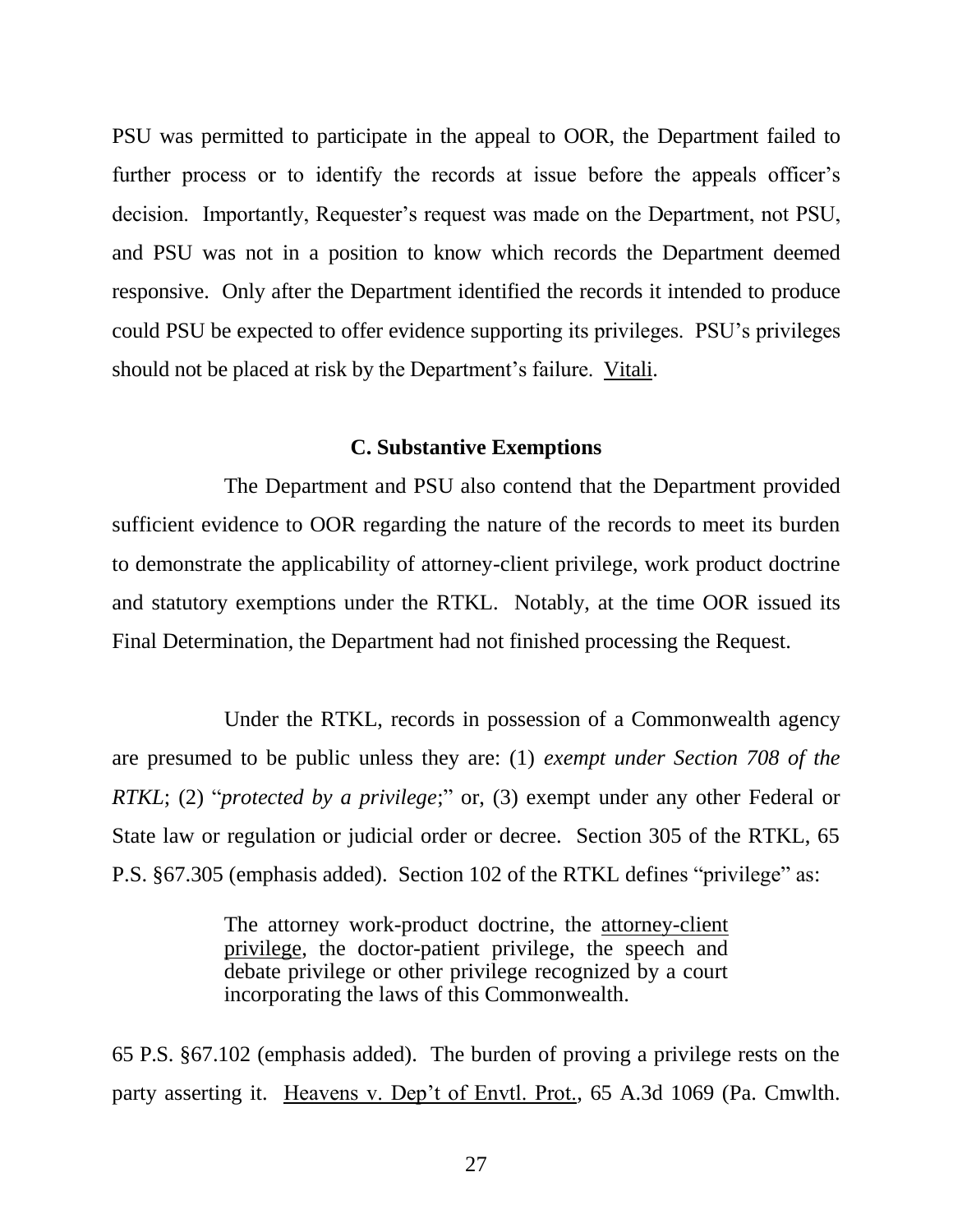2013). Similarly, pursuant to Section 708(a) of the RTKL, an agency bears the burden of proving the application of any of the exceptions within Section 708(b) by a preponderance of the evidence. See 65 P.S. §67.708(a).

### **1. Attorney-Client and Work-Product Privileges**

In the RTKL context, we hold a party asserting the attorney-client privilege must establish the following four elements:

> (1) that the asserted holder of the privilege is or sought to become a client; (2) that the person to whom the communication was made is a member of the bar of a court, or his or her subordinate; (3) that the communication relates to a fact of which the attorney was informed by the client, without the presence of strangers, for the purpose of securing an opinion of law, legal services or assistance in a legal matter; and (4) that the claimed privilege has not been waived by the client.

Bagwell (2015), 114 A.3d at 1124; Chambersburg Area Sch. Dist. v. Dorsey, 97 A.3d 1281, 1289 (Pa. Cmwlth. 2014). The "attorney-client privilege protects from disclosure only those communications made by a client to his or her attorney which are confidential and made in connection with the providing of legal services or advice." Nationwide Mut. Ins. Co. v. Fleming, 924 A.2d 1259, 1264 (Pa. Super. 2007), aff'd by an equally divided court, 992 A.2d 65 (Pa. 2010) (emphasis deleted). Further, the privilege "protect[s] confidential client-to-attorney [and] attorney-to-client communications made for the purpose of obtaining or providing professional legal advice." Gillard, 15 A.3d at 59.

Also in the RTKL context, we hold the work-product privilege "only applies to 'the mental impressions, theories, notes, strategies, research and the like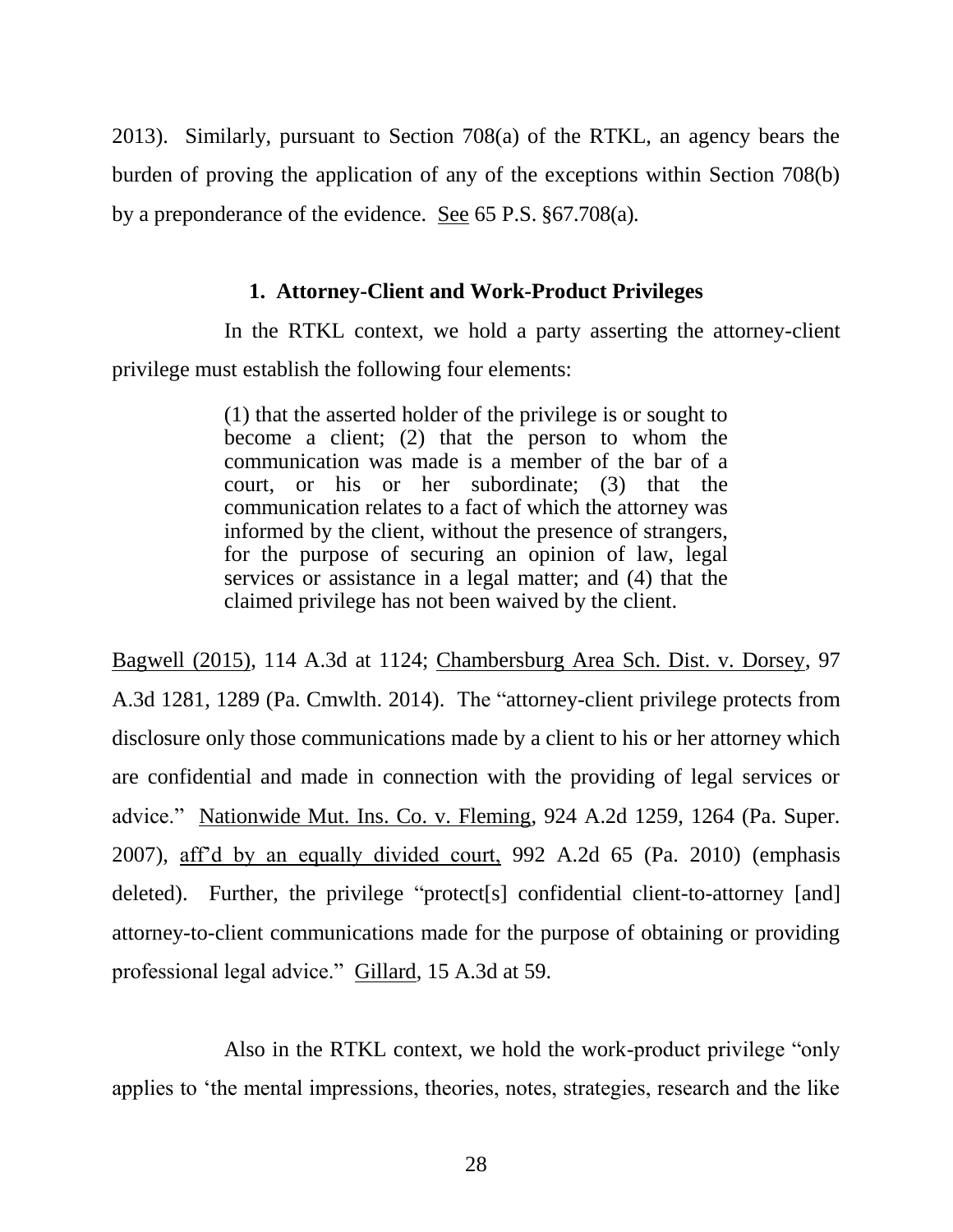created by an attorney in the course of his or her professional duties ....'" Pa. Pub. Util. Comm'n v. Seder*,* 106 A.3d 193, 201 (Pa. Cmwlth. 2014) (emphasis added). "Neither privilege protects mere facts." Bagwell (2015), 114 A.3d at 1124. "The underlying purpose of the work[-]product doctrine is to guard the mental processes of an attorney, providing a privileged area within which he can analyze and prepare his client's case." Bagwell v. Dep't of Educ., 103 A.3d 409, 415-16 (Pa. Cmwlth. 2014), appeal denied, 117 A.3d 1282 (Pa. 2015) (quoting Commonwealth v. Sandusky, 70 A.3d 886, 898 (Pa. Super. 2013)).

Despite admitting that it had not yet reviewed the records "for the applicability of exemptions and redaction as appropriate[,]" the Department submitted the Tomalis Affidavit in support of its privilege claims. With respect to attorney-client privilege, the Tomalis Affidavit sets forth the attorney-client relationship and states:

> 10. In my capacity as Secretary of Education and as a PSU Board member, and during the time that is the subject of this request, I communicated with attorneys in OGC [(the Office of General Counsel)].

> 11. In their capacities as members of the Governor's cabinet and executive offices and as PSU Board members, and during the time that is the subject of this request, members of the Governor's cabinet and executive offices communicated with attorneys in OGC. 12. The records responsive to [Requester's] request that are in [the Department's] possession include communications made only between myself, members of the Governor's cabinet and executive offices, and attorneys in OGC and contain the mental impressions and/or opinions of those attorneys pertaining to issues presented to them for the purpose of seeking legal services or assistance in legal matters relating to my activities as Secretary of Education and as a PSU Board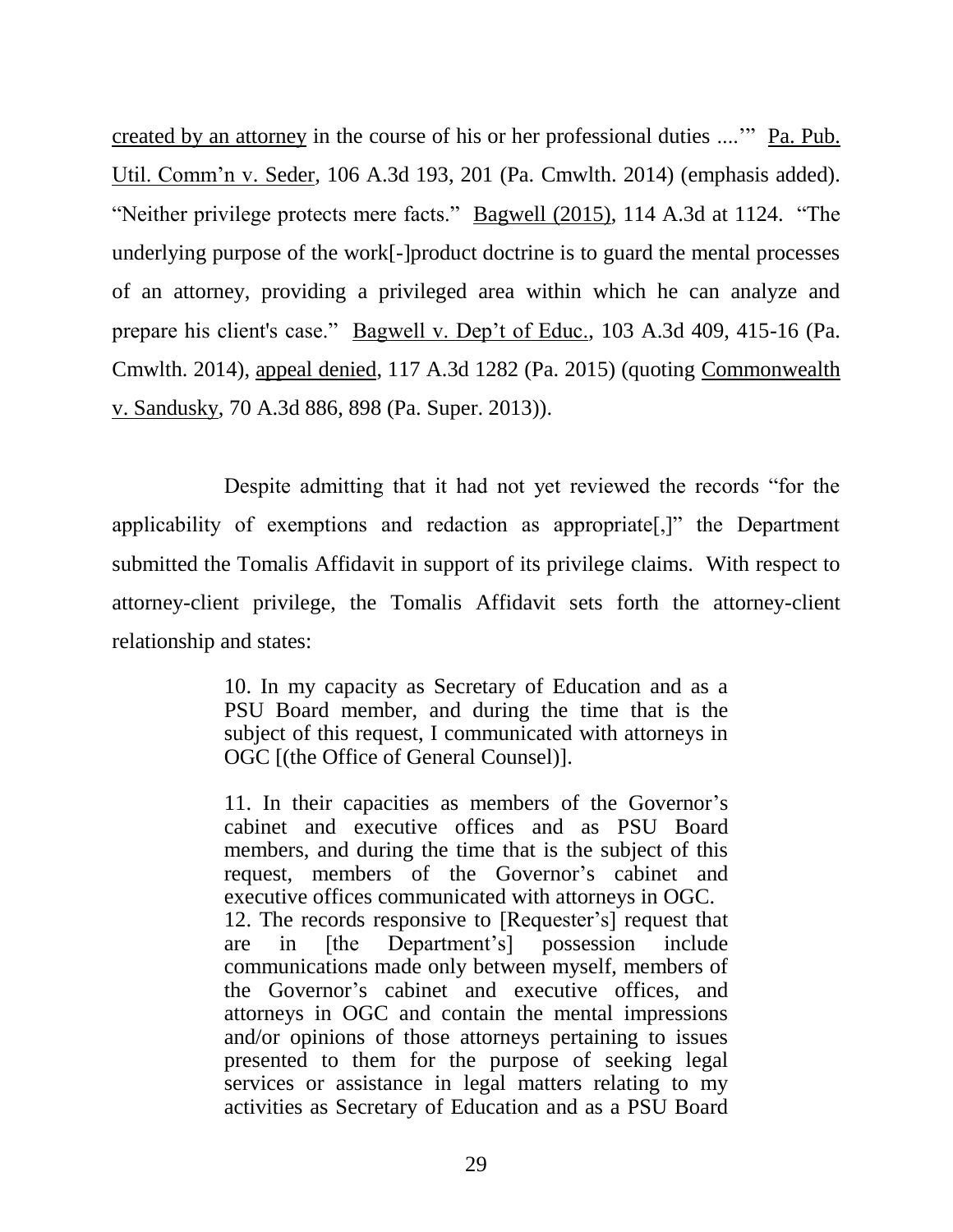member, and members of the Governor's cabinet and executive offices, and which were not for the purpose of committing a crime or tort.

13. The Commonwealth of Pennsylvania, [the Department] and I claim and have not waived the attorney-client privilege and attorney work-product privilege for records and information in the records that reflect those communications between myself, members of the Governor's cabinet and executive offices, and attorneys in OGC, and that contain the mental impressions and/or opinions of those attorneys pertaining to issues presented to them for the purpose of seeking legal services or assistance in legal matters relating to my activities as Secretary of Education and as a PSU Board member and the activities of the members of the Governor's cabinet and executive offices.

R.R. at 38a-39a.

As to the work product doctrine, the Tomalis Affidavit states:

16. The records responsive to [Requester's] request that are in [Department's] possession include communications made only between [legal counsel retained by PSU to represent PSU and the Board], PSU executive staff and Board members, and myself, and contain the mental impressions and/or opinions of those attorneys pertaining to issues presented to them for the purpose of seeking legal services or assistance in legal matters relating to the activities of PSU, and which were not for the purpose of committing a crime or tort.

R.R. at 39a. Former Secretary also attested he did not waive the privilege, and he was "informed PSU has claimed and has not waived the attorney-client privilege and attorney work-product privilege …." Id.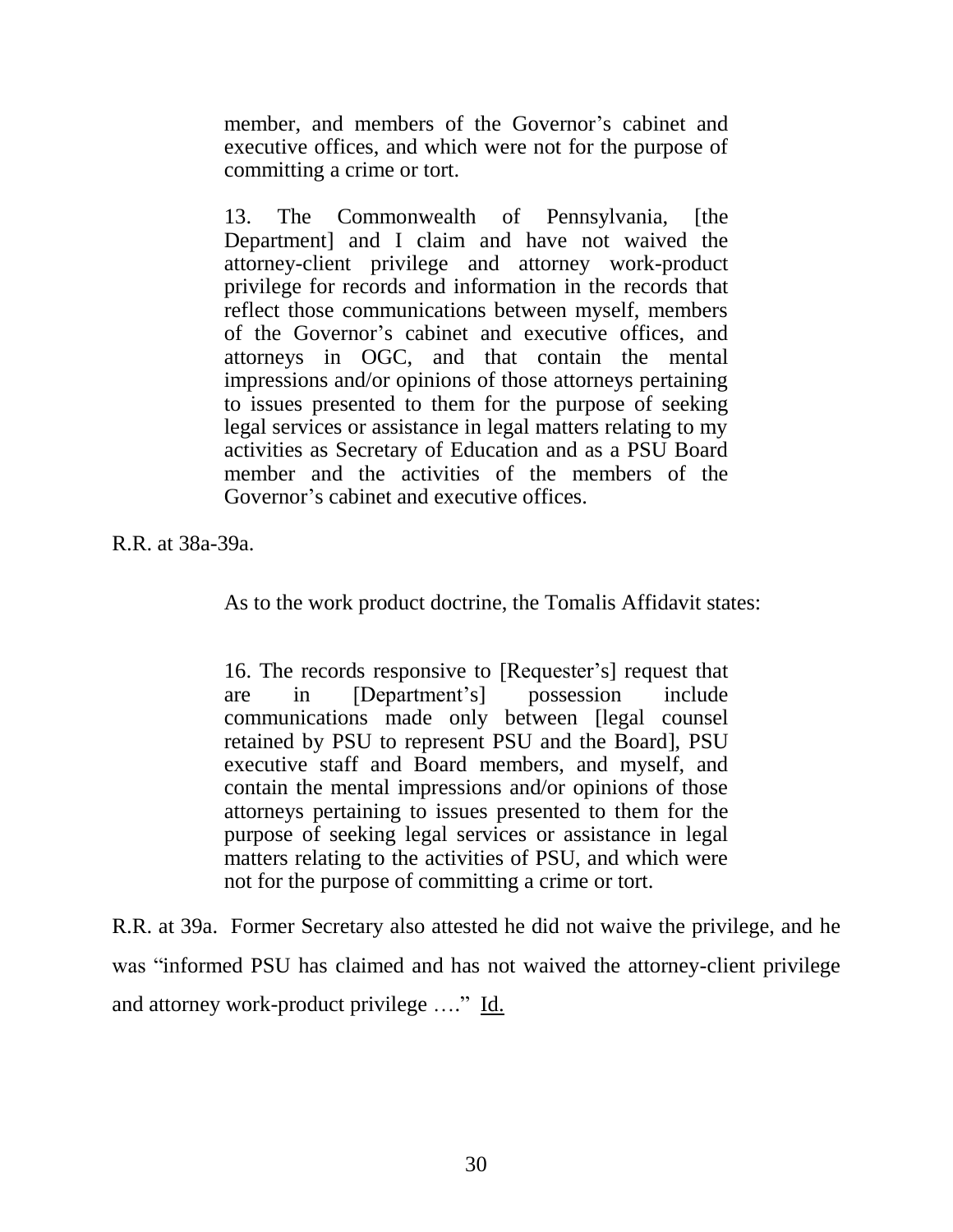Notably, the Department did not submit a privilege log to OOR or to this Court identifying the relevant documents. As a result, neither OOR nor this Court had sufficient information to evaluate the exemptions. Office of the Governor v. Davis, 122 A.3d 1185 (Pa. Cmwlth. 2015) (en banc). This may be because the Department had not yet "review[ed] the records for applicability of exemptions and redaction as appropriate." R.R. at 28a. We find it perplexing that the Department claims unspecified records are privileged while simultaneously admitting it did not review the records. The Tomalis Affidavit is conclusory and vague. It does not describe the records with any particularity as to how the privilege supports non-disclosure or redaction of the 644 pages of allegedly responsive records. For these reasons, we conclude the Department failed to establish the responsive records fall within the attorney-client privilege or the work product doctrine.

#### **2. RTKL Exceptions**

The Department also asserted the predecisional deliberative exception in Section 708(b)(10)(i) of the RTKL, 65 P.S. §67.708(b)(10)(i), and the noncriminal investigative exception in Section 708(b)(17) of the RTKL, 65 P.S. §67.708(b)(17). The Department submitted only the Tomalis Affidavit to support its assertion of the predecisional deliberative exception. That exception protects:

A record that reflects:

(A) The internal, predecisional deliberations of an agency, its members, employees or officials predecisional deliberations between agency members, employees or officials and members, employees or officials of another agency, including predecisional deliberations relating to a budget recommendation,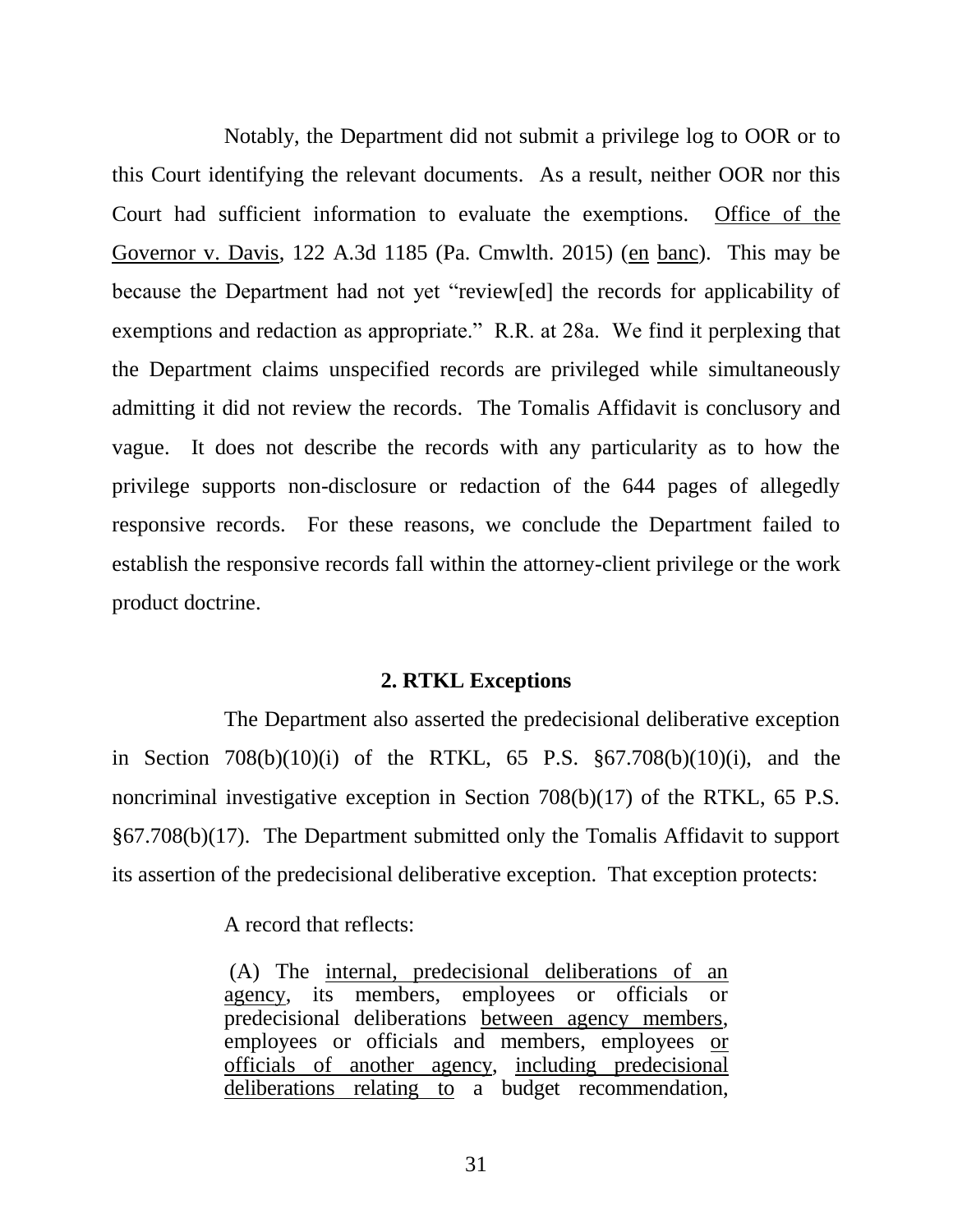legislative proposal, legislative amendment, contemplated or proposed policy or course of action or any research, memos or other documents used in the predecisional deliberations.

65 P.S. §67.708(b)(10)(i)(A) (emphasis added).

To establish this exception, an agency must show: (1) the information is internal to the agency; (2) the information is deliberative in character; and, (3) the information is prior to a related decision, and thus "predecisional." Carey v. Dep't of Corr., 61 A.3d 367 (Pa. Cmwlth. 2013). "Only information that constitutes 'confidential deliberations of law or policymaking, reflecting opinions, recommendations or advice' is protected as 'deliberative.'" Id. at 378 (quoting In re Interbranch Comm'n on Juvenile Justice, 988 A.2d 1269, 1277-78 (Pa. 2010) (quotation omitted)). Records satisfy the "internal" element when they are maintained internal to one agency or among governmental agencies. Id.

"[T]o demonstrate that the withheld documents are deliberative in character, an agency must 'submit evidence of specific facts showing how the information relates to deliberation of a particular decision." McGowan, 103 A.3d at 383 (quoting Carey, 61 A.3d at 379). Affidavits that are conclusory or merely parrot the exemption do not suffice. Office of the Governor v. Scolforo, 65 A.3d 1095 (Pa. Cmwlth. 2013) (en banc).

In support of this exception, the Tomalis Affidavit states the records include communications that are internal between agencies under the Governor's jurisdiction, and internal to PSU and executive agencies with respect to the Former Secretary's role as an *ex-officio* Board member. As to content, it provides: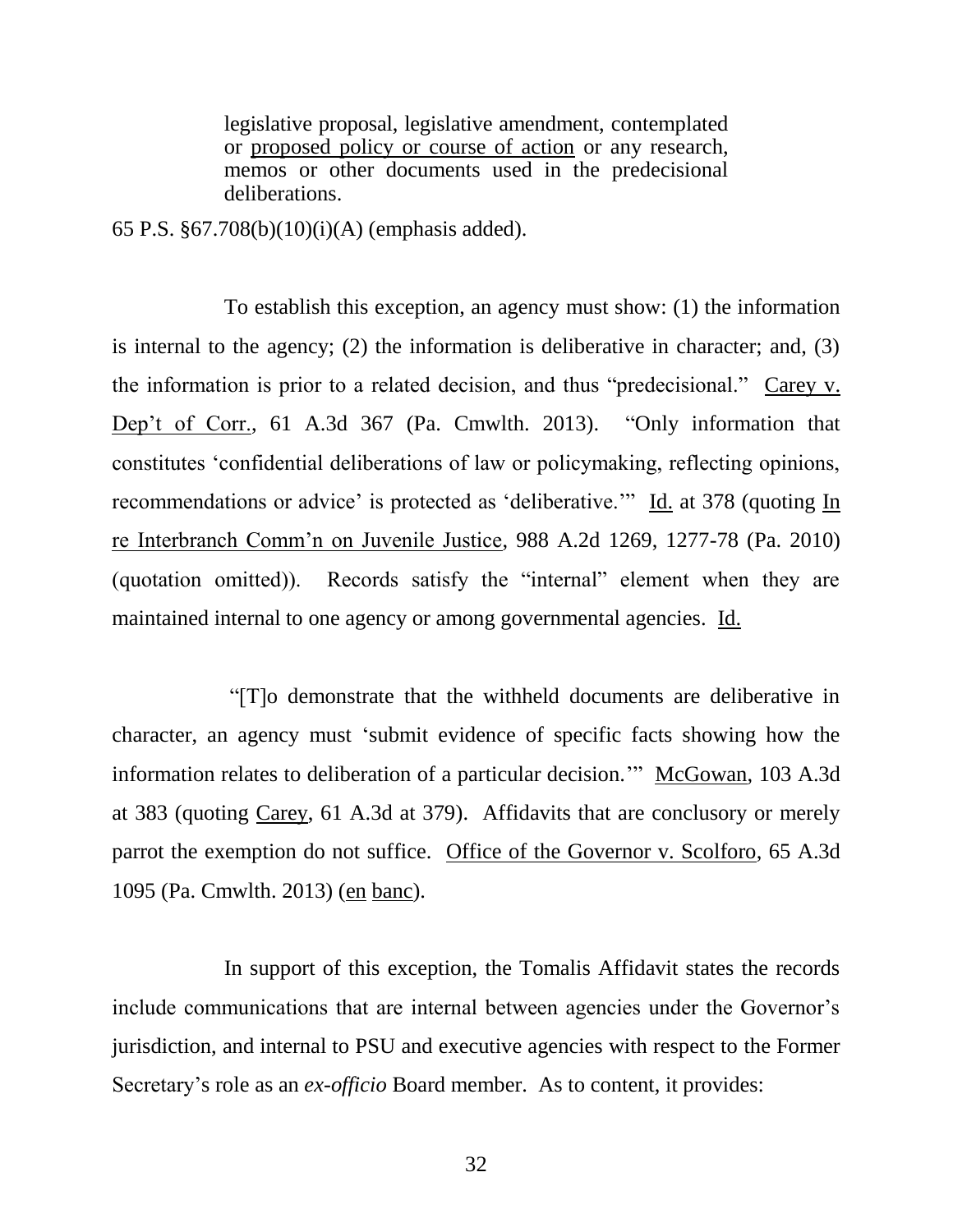21. The communications and consultations were made for the purpose of discussions and deliberations on decisions to be made by me and other members of the Governor's cabinet and executive offices, and prior to the decisions being made.

22. The decisions relate to actions to be taken by me, [Department], or the members of the Governor's cabinet and executive offices on budget recommendations, legislative proposals, legislative amendments, or contemplated or proposed policies or courses of action.

23. The records or information in the records reflect the internal, predecisional deliberations by me and between me and members of the Governor's cabinet and executive offices and include research, memos or other documents used in the predecisional deliberations.

\*\*\*\*

26. The communications and consultations were made for the purpose of discussions and deliberations on decisions to be made by me and other members of the Governor's cabinet and executive offices that served as statutory *ex-officio* members of the PSU Board, and prior to the decisions being made.

27. The decisions relate to actions to be taken by me or the members of the Governor's cabinet and executive offices that served as statutory *ex-officio* members of the PSU Board on budget recommendations or contemplated or proposed policies or courses of action relating to PSU.

28. The records or information in the records reflect the internal, predecisional deliberations by me and between me and members of the Governor's cabinet and executive offices, including those that served as statutory *ex-officio* members of the PSU Board, and include research, memos or other documents used in the predecisional deliberations.

R.R. at 39a-40a.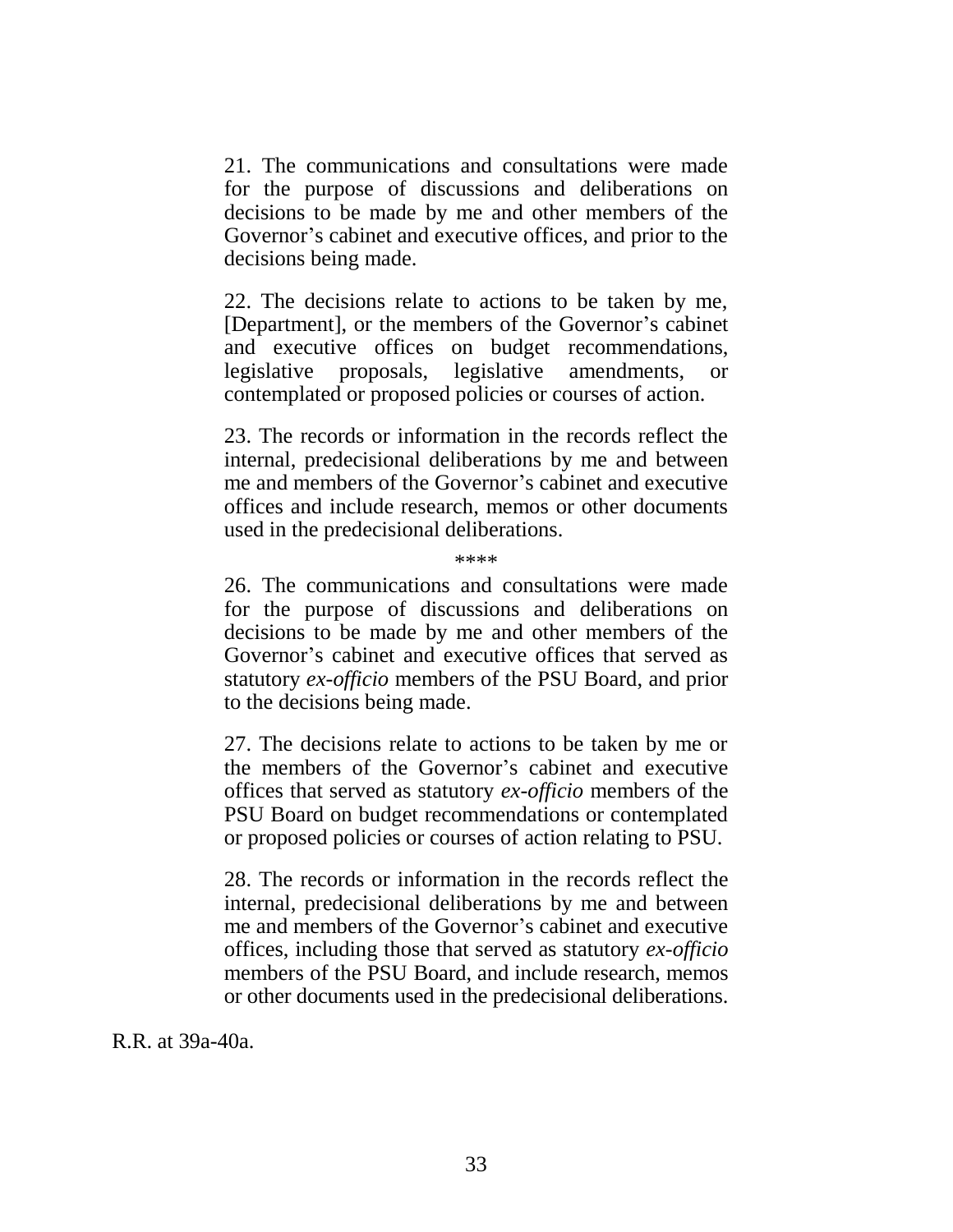From our review, the affidavit contains general statements parroting the elements of the exception. As the Department has not even "review[ed] the records for applicability of exemptions[,]" R.R. at 28a, it did not submit sufficient facts to show the deliberative character of the records. As all three elements are required to prove this exception, Carey, the Department did not meet its burden.

As to the noncriminal investigative exception, OOR determined the Department did not meet its burden of proving the exception as required by Section 708(a) of the RTKL. We agree.

Section 708(b)(17) protects records relating to a noncriminal investigation. Significantly, the exception does not require the investigation to be conducted by the agency responding to the request. However, the agency asserting the exception must show that a searching inquiry or detailed examination was undertaken as part of an agency's official duties. Johnson v. Pa. Convention Ctr. Auth., 49 A.3d 920 (Pa. Cmwlth. 2012). Stating that an investigation occurred, as the Department does here, does not suffice. Heavens. As the Department failed to submit any evidence to support this exception, OOR did not err in determining it did not meet its burden of proof.

### **D. Bifurcation**

Both the Department and PSU argue OOR should have bifurcated the appeal to first address whether the Department properly demanded prepayment. After determining the prepayment issue, they contend OOR then should have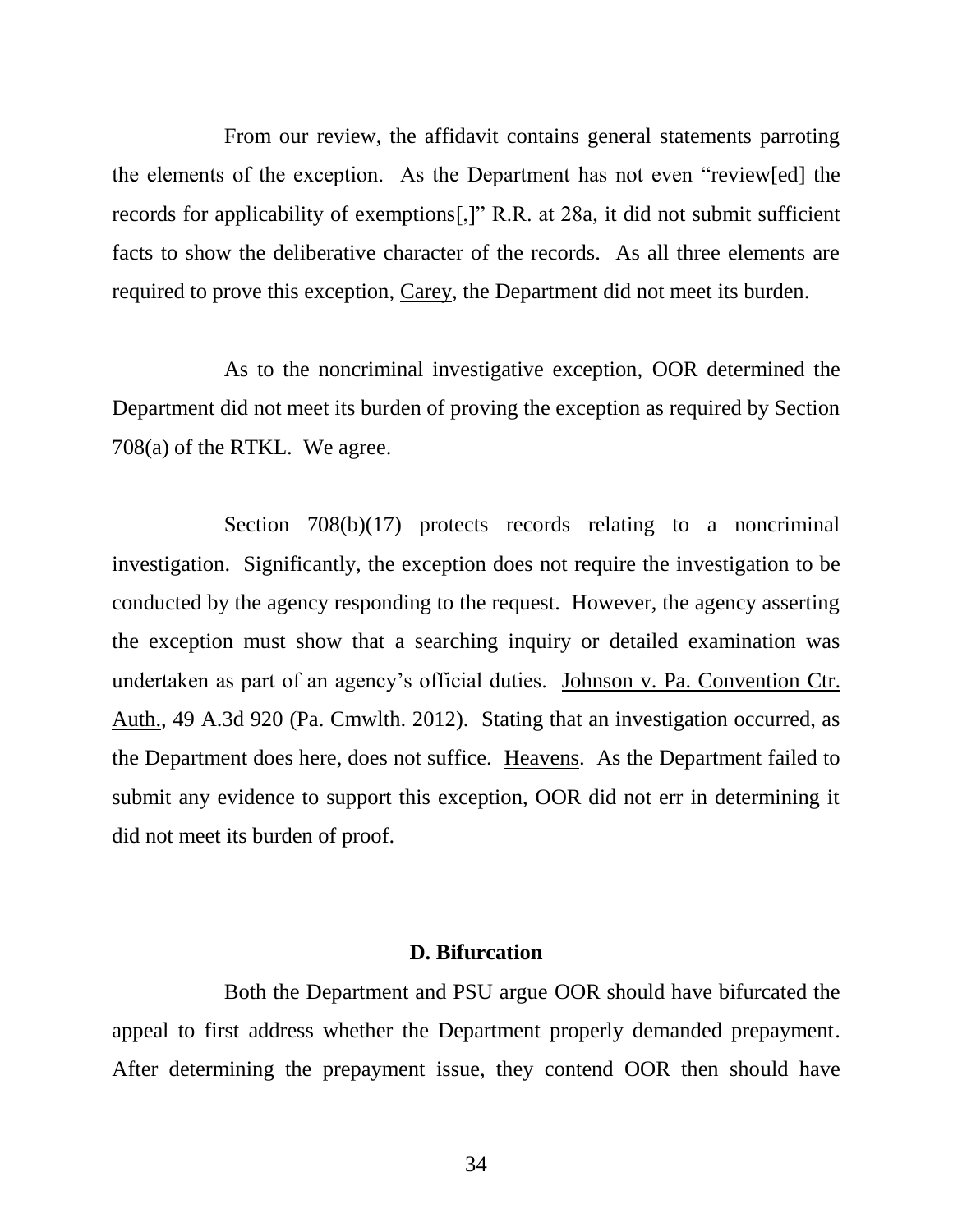permitted the Department and PSU an opportunity to develop a record to support substantive exemptions. We reject this contention.

First, the timing for the appeals process does not afford an appeals officer the luxury of a two-part procedure. The statutory deadline for issuing a final determination allows 30 days unless a requester agrees to a further extension. Section 1101(b)(1), 65 P.S. §67.1101(b)(1). This Court explained:

> [T]he statutory procedures in the RTKL are 'designed to dispose of most disputes in an efficient and timely fashion.' Bowling [v. Office of Open Records, 75 A.3d 453, 474 (Pa. 2013).] … Section 1101(b)(1) of the RTKL requires an appeals officer to issue the final determination within thirty days of receipt of the appeal, '[u]nless the requester agrees otherwise.' Section  $1101(b)(2)$  of the RTKL provides that failure of the appeals officer to issue a timely final determination is treated as a deemed denial. The fact that the General Assembly chose to include the deemed denial language in the statute bolsters our conclusion that the statutory deadline imposed on OOR to issue a final determination is essential to the statutory purpose of the RTKL.

SERS v. PFUR, 113 A.3d at 20. Moreover, it is well-established that:

[A]n agency must raise all its challenges before the factfinder closes the record. This will allow efficient receipt of evidence from which facts may be found to resolve the challenges. In the ordinary course of RTKL proceedings, this will occur at the appeals officer stage, and a reviewing court will defer to the findings of the appeals officer.

Levy v. Senate of Pa. (Levy III), 94 A.3d 436, 441-42 (Pa. Cmwlth. 2014).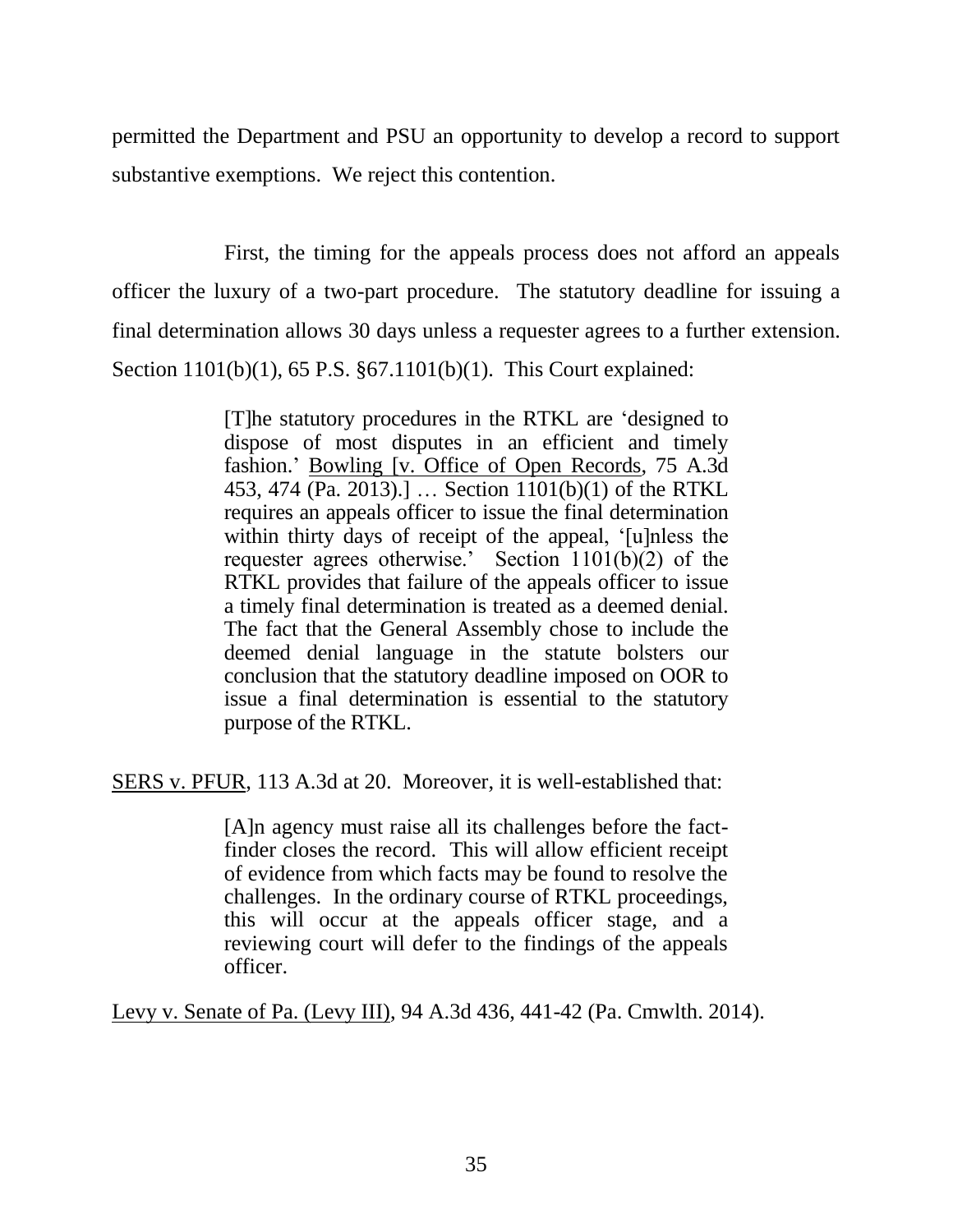In addition, there is no statutory authority for a two-step process. Vitali. This Court recently rejected an agency's challenge to OOR's refusal to bifurcate proceedings to resolve an issue of insufficient specificity separate from the merits. We rejected bifurcation as infeasible given the timelines under the RTKL. This Court also reasoned an agency had ample opportunity to present evidence of substantive exemptions at the appeals officer level. When the agency did not submit evidence of exemptions, and rested on its specificity argument, this Court precluded the agency from submitting evidence of any exemptions on remand. Id.

In sum, given the strict timeframes set forth in the RTKL and the legislative intent to foster expeditious resolution of RTKL disputes, we conclude OOR properly refused to bifurcate its proceedings. Vitali.

#### **E. Attorney Fees**

Lastly, Requester seeks attorney fees pursuant to Section 1304(a) of the RTKL, 65 P.S. §67.1304(a). That section allows a court to award attorney fees if the court reverses a final determination or grants access when either: (1) an agency acted with willful or wanton disregard of the right to access in bad faith; or, (2) an agency's denial was not based on a reasonable interpretation of law. Id.

Requester contends the Department acted in bad faith when it issued an "interim" as opposed to a final response on the stated response date. He contends our decision in Drack placed the Department on notice that a final response must contain applicable exemptions, and must be issued within 30 days.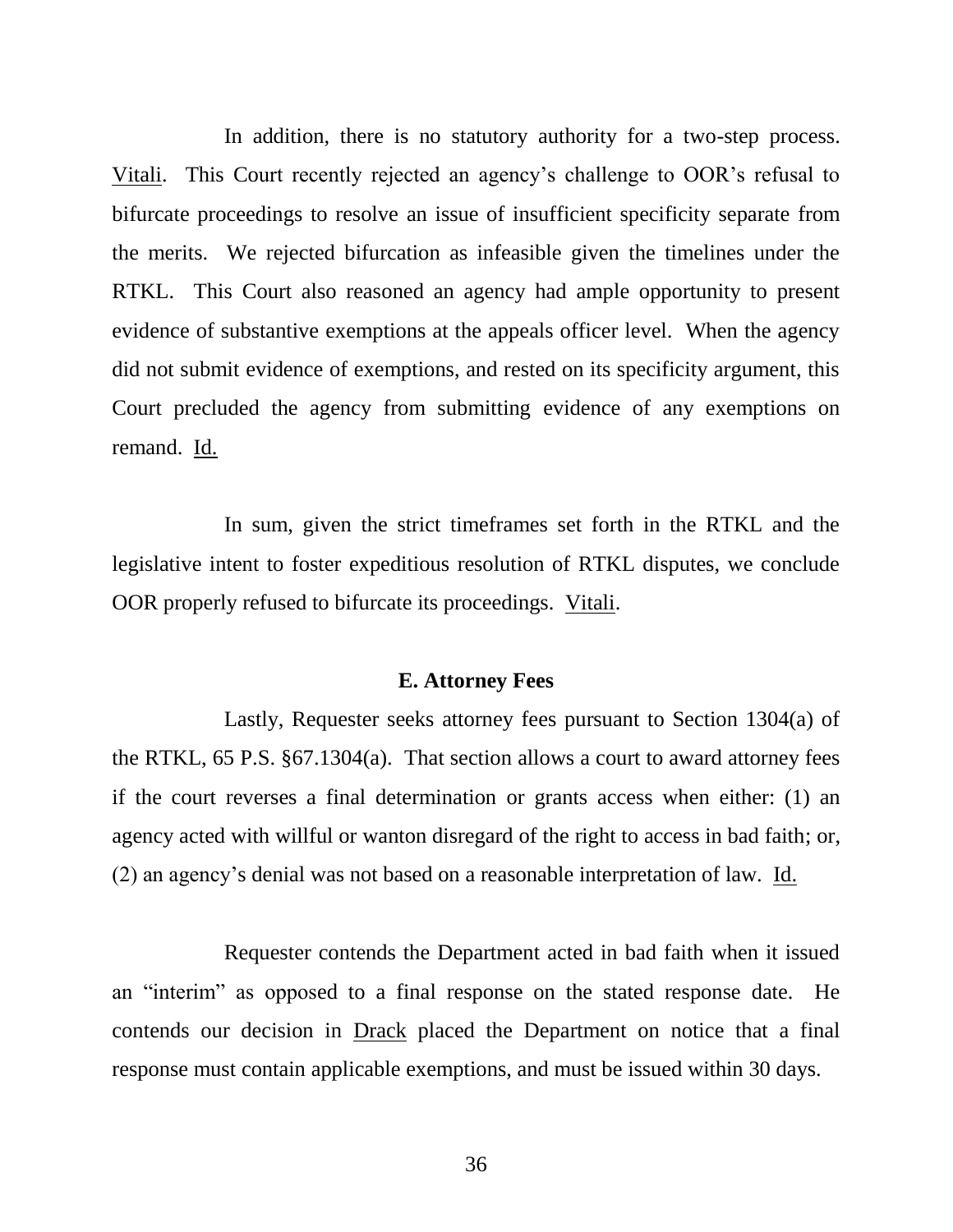Although the Department was on notice that Drack prohibited agencies from reserving exemptions to an unspecified date in the future, this case presents novel facts. Further, the RTKL's lack of explicit timeframes for an agency to demand prepayment under Section 1307(h) supports the Department's contention that it did not act unreasonably or in bad faith in demanding prepayment outside the five-day notice. Also, because the Department's assertion of the privileges was not based on an unreasonable interpretation of law, we decline to award fees against the Department.

As we held in another RTKL appeal involving identical parties, "evidence of bad faith" by the Department or by PSU is necessary to impose fees on that basis. Bagwell, 103 A.3d at 421. There is no such evidence here. Id.; Dorsey.

Further, we affirm OOR as to its determination that the Department did not meet its burden of proving the substantive exemptions. However, we remand to allow PSU a meaningful opportunity to establish the attorney privileges.<sup>13</sup> Thus, we neither reverse OOR nor grant access in this opinion, one of which is a precondition to a fee award under Section 1304(a).

Additionally, Requester asks this Court to award attorney fees against PSU for pursuing a direct appeal and intervening when it did not submit evidence

 $\overline{a}$ 

<sup>&</sup>lt;sup>13</sup> PSU did not brief any exemptions other than the attorney-client privilege or workproduct doctrine. Therefore, only these privilege claims were preserved.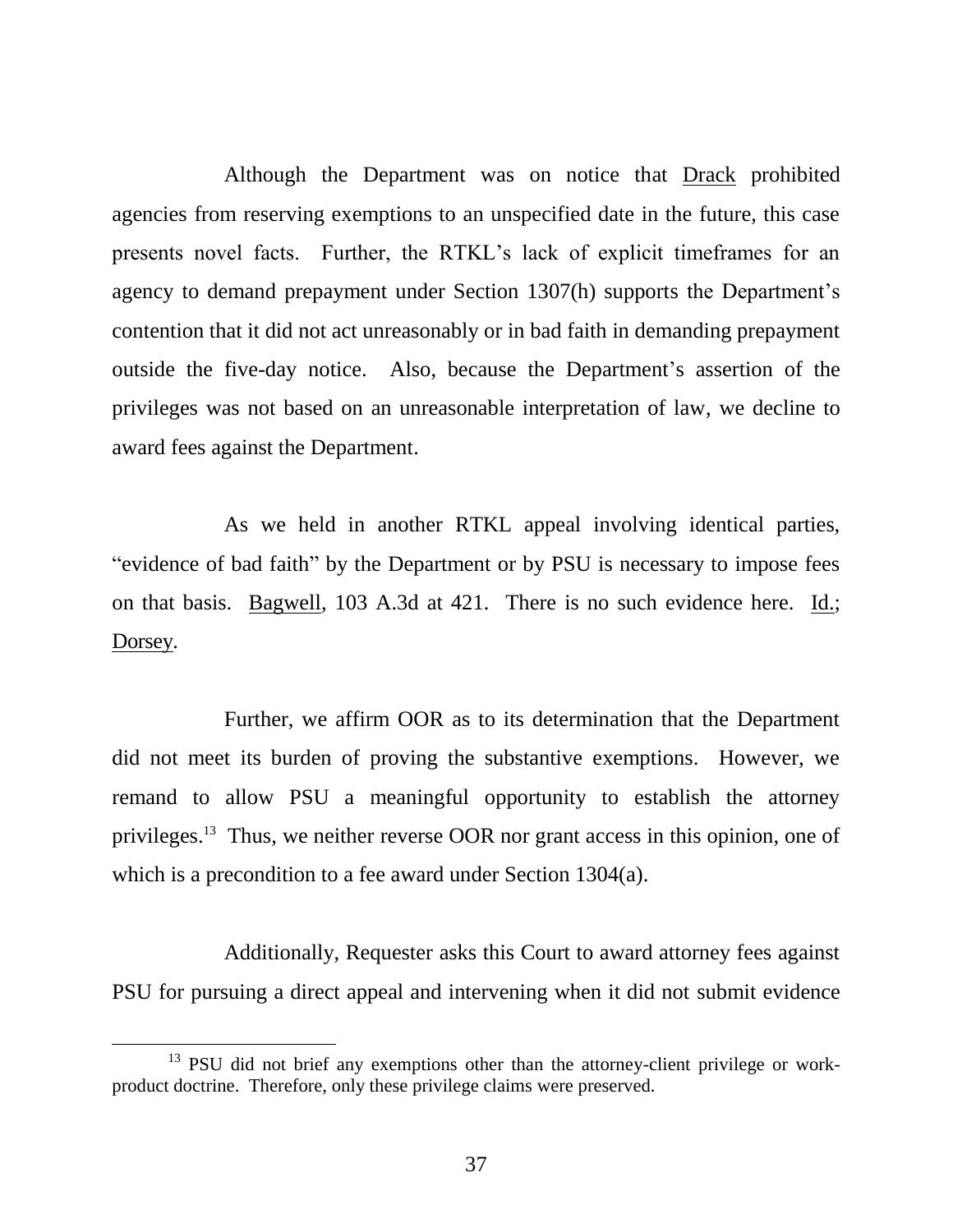to OOR before the record closed. Requester contends PSU should be sanctioned for filing a frivolous appeal under Section 1304(b) of the RTKL, 65 P.S. §67.1304(b). As previously discussed, the Department's failure to identify the responsive documents hampered PSU's ability to provide evidence to support exemptions. Accordingly, we do not deem PSU's appeal or intervention frivolous. For these reasons, we decline to award attorney fees.

#### **III. Conclusion**

Based on the foregoing, we affirm in part, and vacate and remand in part as to PSU. Specifically, we affirm OOR's determination that the Department did not establish any exemptions. However, disclosure shall be held in abeyance pending remand to OOR to allow PSU to establish the application of the attorney privileges. In addition, the Department is directed to identify and produce to PSU all responsive documents within five days of this order.

# ROBERT SIMPSON, Judge

Judges Leadbetter and Cohn Jubelirer did not participate in the decision in this case.

l,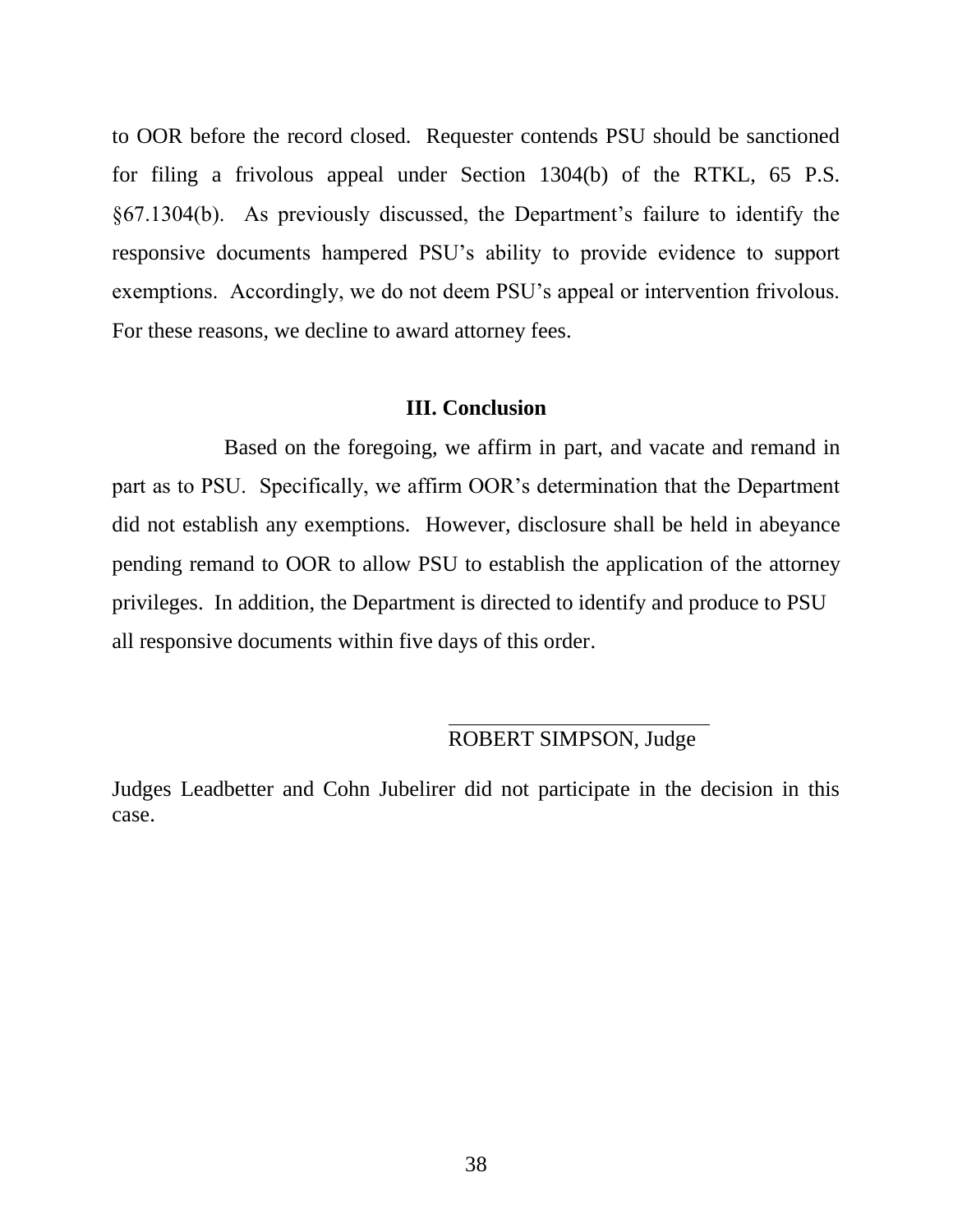## **IN THE COMMONWEALTH COURT OF PENNSYLVANIA**

| Pennsylvania Department of                   |            |   |                    |
|----------------------------------------------|------------|---|--------------------|
| Education,                                   |            |   |                    |
|                                              | Petitioner |   |                    |
| V.                                           |            |   | No. 1617 C.D. 2014 |
| Ryan Bagwell,                                |            | ٠ |                    |
|                                              | Respondent |   |                    |
| Pennsylvania State University,<br>Petitioner |            |   |                    |
|                                              |            |   |                    |
| V.                                           |            |   | No. 1729 C.D. 2014 |
| Ryan Bagwell,                                |            |   |                    |
|                                              | Respondent |   |                    |

## **O R D E R**

**AND NOW**, this  $29<sup>th</sup>$  day of January, 2016, the Office of Open Records' (OOR) August 13, 2014 Final Determination is affirmed in part, and vacated and remanded in part. OOR's final determination as to the Department of Education (Department)'s asserted exemptions is affirmed. However, OOR's order to disclose to Ryan Bagwell (Requester) all responsive documents is held in abeyance and subject to the following limitation to afford the Pennsylvania State University (PSU) a meaningful opportunity to protect the records. This matter is remanded to the OOR. Within five business days of the date of this Order, the Department shall identify and produce to PSU complete copies of all responsive documents. Thereafter, OOR shall afford PSU a reasonable opportunity to review the identified documents and to present evidence concerning PSU's alleged privileges.